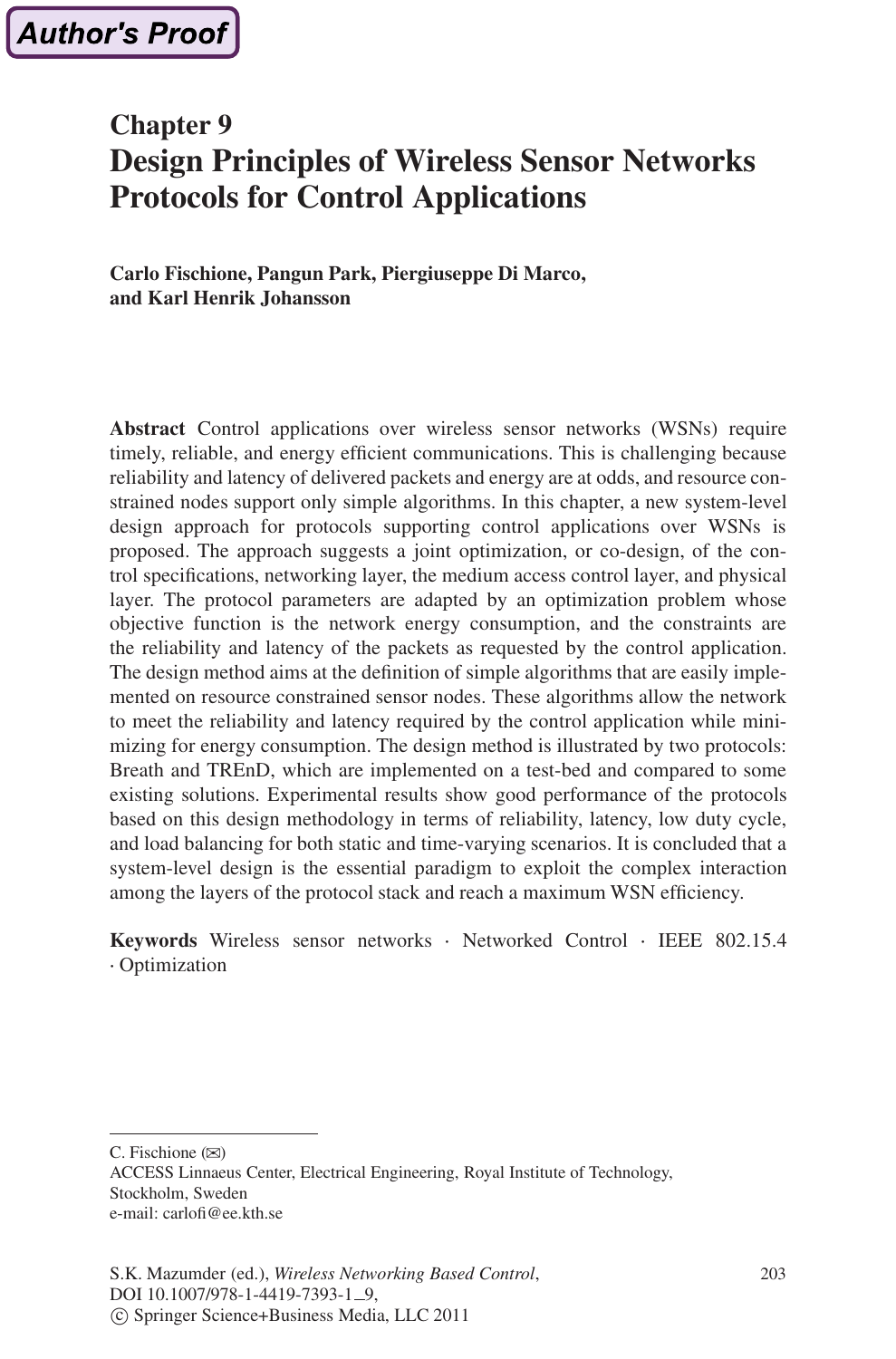**Author's Proof** 

204 C. Fischione et al.

# **9.1 Introduction**

Wireless sensor networks (WSNs) are networks of tiny sensing devices for wireless communication, actuation, control, and monitoring. Given the potential benefits offered by these networks, e.g., simple deployment, low installation cost, lack of cabling, and mobility, they are specially appealing for control applications in home and industrial automation [1–3]. The variety of application domains and theoretical challenges for WSNs has attracted research efforts for more than one decade. Nevertheless, a lively research and standardization activity is ongoing [2–5] and there is not yet a widely accepted protocol stack for WSNs for control applications.

The lack of efficient protocol solutions is due to that the protocols for control applications face complex control and communication requirements. Traditional control applications are usually designed by a top-down approach from a protocol stack point of view, whereby most of the essential aspects of the network and sensing infrastructure that has to be deployed to support control applications are ignored. Here, packet losses and delays introduced by the communication network are considered as nonidealities and uncertainties and the controllers are tuned to cope with them without having any influence on them. The top-down approach is limited for two reasons: (1) it misses the essential aspect of the energy efficiency that is usually required to WSNs [2], and (2) it can be quite conservative and therefore inefficient, because the controllers are built by presuming worst case wireless channel conditions that may be rarely experienced in the reality. On the other side, protocols for WSNs are traditionally designed to maximize the reliability and minimize the delay. This is a bottom-up approach, where controller specifications are not explicitly considered even though the protocols are used for control. This approach is energy inefficient because high reliability and low latency may demand significant energy consumption  $[2, 6]$ . Therefore, it follows that there is the essential need of a new design approach.

Traditional WSNs applications (e.g., monitoring) need a high probability of success in the packet delivery (reliability). In addition to reliability, control applications ask also for timely packet delivery (latency). If reliability and latency constraints are not met, the correct execution of control decisions may be severely compromised, thus creating unstable control loops [7]. High reliability and low latency may demand significant energy expenditure, thus reducing the WSN lifetime. Controllers can usually tolerate a certain degree of packet losses and delay [8]: For example, the stability of a closed-loop control system may be ensured by high reliable communications and large delays, or by low delays when the packet loss is high. In contrast to monitoring applications, for control applications there is no need to maximize the reliability. A tradeoff between latency, packet losses, and stability requirements can be exploited for the benefit of the energy consumption, as proposed by the system-level design approach [9]. Therefore, we claim that the protocol design for control needs a system-level approach whereby the need of a parsimonious use of energy and the typical requirements of the control applications are jointly taken into account and control and WSNs protocols are co-designed.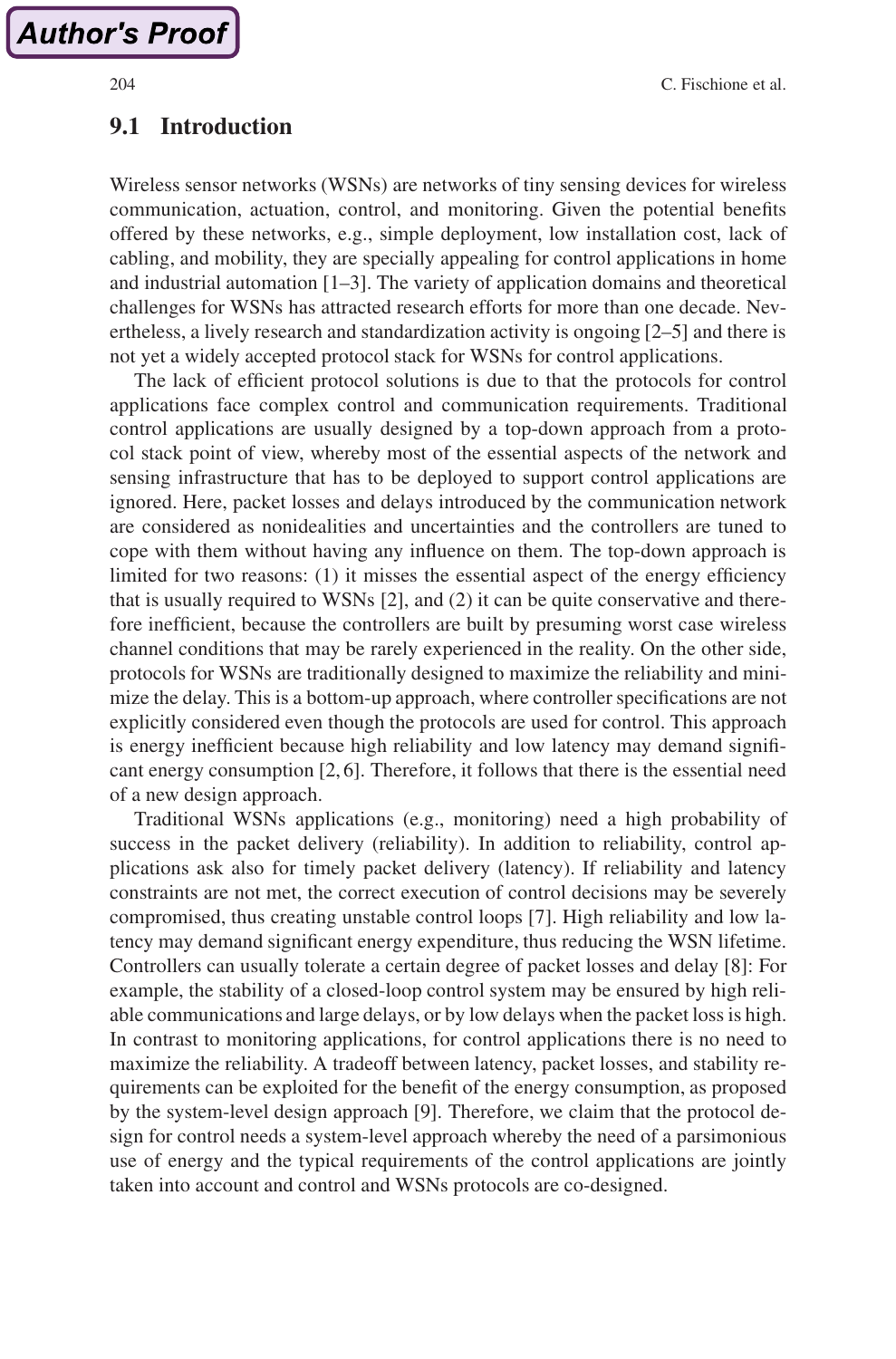

Exploiting such a tradeoff poses extra challenges when designing WSNs protocols for control applications when compared to more traditional communication networks, namely:

- Reliability: Sensor information must be sent to the sink of the network with a given probability of success, because missing these data could prevent the correct execution of control actions or decisions concerning the phenomena sensed. However, maximizing the reliability may increase substantially the network energy consumption [2]. Hence, the network designers need to consider the tradeoff between reliability and energy consumption.
- Latency: Sensor information must reach the sink within some deadline [6]. A probabilistic delay requirement must be considered instead of using average packet delay since the delay jitter can be too difficult to compensate for, especially if the delay variability is large [10]. Retransmission of old data to maximize the reliability may increase the delay and is generally not useful for control application [7].
- Energy efficiency: The lack of battery replacement, which is essential for affordable WSN deployment, requires energy-efficient operations. Since high reliability and low delay may demand a significant energy consumption of the network, thus reducing the WSN lifetime, the reliability and delay must be flexible design parameters that need to be adequate for the requirements. Note that controllers can usually tolerate a certain degree of packet losses and delay [8–12]. Hence, the maximization of the reliability and minimization of the delay are not the optimal design strategies for the control applications we are concerned within this chapter.
- Adaptation: The network operation should adapt to application requirement changes, varying wireless channel and network topology. For instance, the set of control application requirements may change dynamically and the communication protocol must adapt its design parameters according to the specific requests of the control actions. To support these changing requirements, it is essential to have an analytical model describing the relation between the protocol parameters and performance indicators (reliability, delay, and energy consumption).
- Scalability: Since the processing resources are limited, the protocol procedures must be computationally light. These operations should be performed within the network to avoid the burden of too much communication with a central coordinator. This is particularly important for large networks. The protocol should also be able to adapt to size variation of the network for example, caused by moving obstacles, or addition of new nodes.

In this chapter, we propose a design methodology for WSNs protocols for control application that embraces the issues mentioned above. The remainder of the chapter is organized as follows: in Sect. 9.2, we discuss the related literature. In Sect. 9.3, we describe the design method. Such a method is then applied in Sect. 9.4, where the Breath protocol is described and experimentally evaluated, and in Sect. 9.5, where the TREnD protocol is described and experimentally tested. In Sect. 9.6, we conclude the chapter.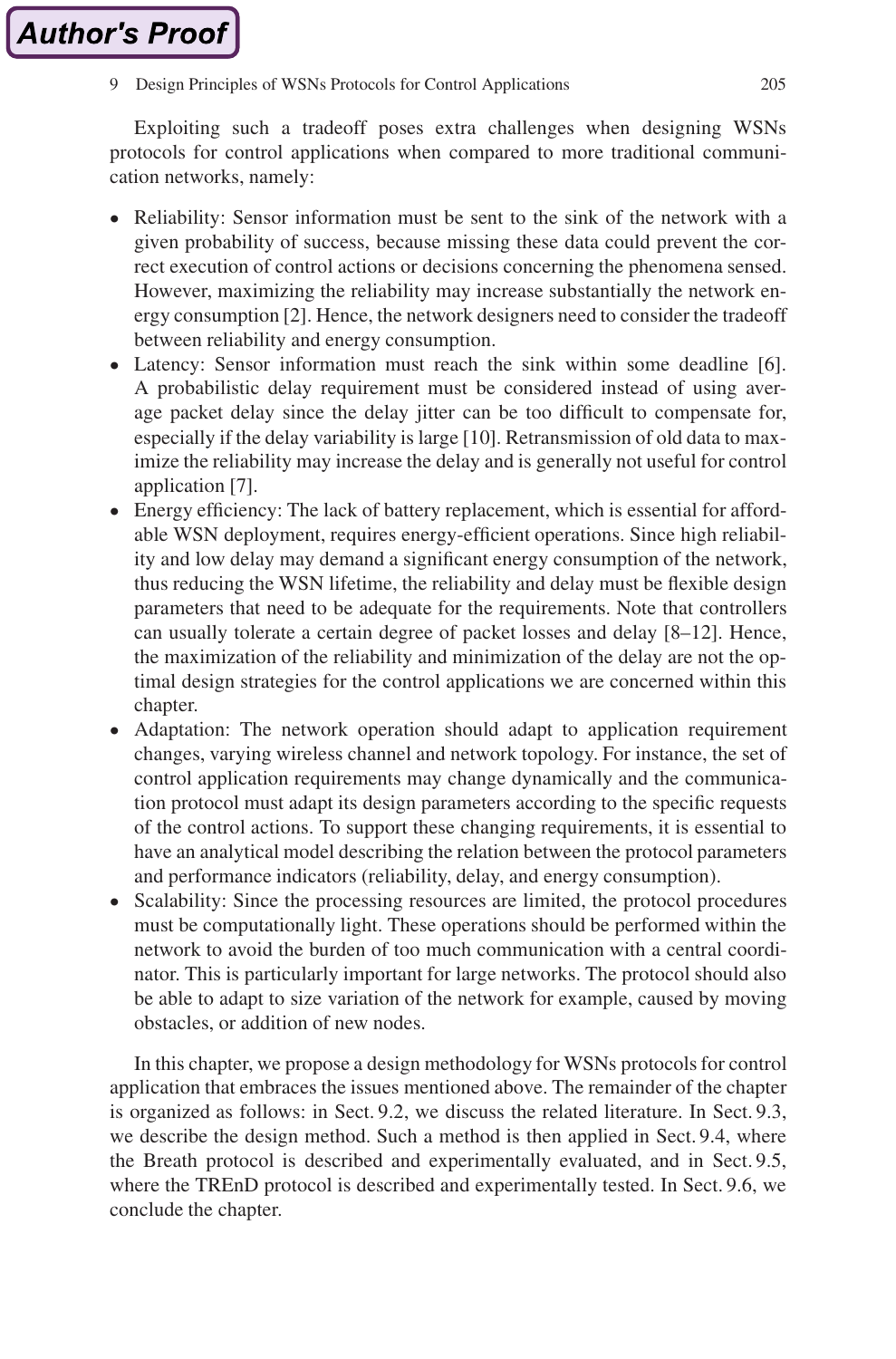**Author's Proof** 

# **9.2 Background**

Although the standardization process for WSNs is ongoing, there is not any widely accepted complete protocol stack for WSNs for control [2]. The IEEE 802.15.4 protocol [4], which specifies physical layer and medium access control (MAC), is the base of recent solutions in industrial environments as WirelessHART [13], ISA100 [2], and ROLL [5]. Hence, we consider IEEE 802.15.4 as the reference standard in our investigation.

There have been many contributions to the problem of protocol design for WSNs, both in academia (e.g., [2, 14]) and in industry (e.g., [15–17]). New protocols have been built around standardized low-power protocols, such as IEEE 802.15.4 [4], Zigbee [18], and WirelessHART. WirelessHART is a promising solution for the replacement of the wired HART protocol in industrial contexts. However, the power consumption is not a main concern in WirelessHART, whereas the data link layer is based on Time Division Multiple Access (TDMA), which requires time synchronization and pre-scheduled fixed length time-slots by a centralized network manager. Such a manager should update the schedule frequently to consider reliability and delay requirements and dynamic changes of the network, which demands complex hardware equipments. WirelessHART is thus in contrast with the necessity of simple protocols able to work with limited energy and computing resources. In Table 9.1, we summarize the characteristics of the protocols that are relevant to the category of applications we are concerned with in this chapter. In the table, we have evidenced whether indications as energy **E**, reliability **R**, and delay **D** have been included in the protocol design and validation, and whether a cross-layer approach has been adopted. We discuss these protocols in the following.

| renaomic;, and eommanication den, |   |           |           |                   |  |  |  |  |  |
|-----------------------------------|---|-----------|-----------|-------------------|--|--|--|--|--|
| Protocol                          | E | R         | D         | Layer             |  |  |  |  |  |
| GAF [19]                          |   | $\bullet$ | ٠         | bridge            |  |  |  |  |  |
| <b>SPAN [20]</b>                  |   | ٠         | ٠         | bridge            |  |  |  |  |  |
| <b>XMAC</b> [21]                  | ⊕ | ٠         |           | <b>MAC</b>        |  |  |  |  |  |
| Flush $[23]$                      |   | ⊕         |           | <b>MAC</b>        |  |  |  |  |  |
| Fetch [25]                        | ٠ | ⊕         | ٠         | phy, MAC, routing |  |  |  |  |  |
| <b>GERAF</b> [27]                 |   |           |           | MAC, routing      |  |  |  |  |  |
| Dozer $[26]$                      | ⊕ | ⊕         |           | MAC, routing      |  |  |  |  |  |
| MMSPEED [28]                      |   |           |           | routing           |  |  |  |  |  |
| <b>Breath</b>                     | ⊕ | ⊕         | $^\oplus$ | phy, MAC, routing |  |  |  |  |  |
| TREnD                             | ⊕ | ⊕         | ⊕         | phy, MAC, routing |  |  |  |  |  |

**Table 9.1** Protocol comparison. The letters **E**, **R**, and **D** denote energy, reliability, and communication delay

The circle denotes that a protocol is designed by considering the indication of the column, but it has not been validated experimentally. The circle with plus denotes that the protocol is designed by considering the indication and experimentally validated. The dot denotes that the protocol design does not include indication and hence cannot control it, but simulation or experiment results include it. The term "bridge" means that the protocol is designed by bridging MAC and routing layers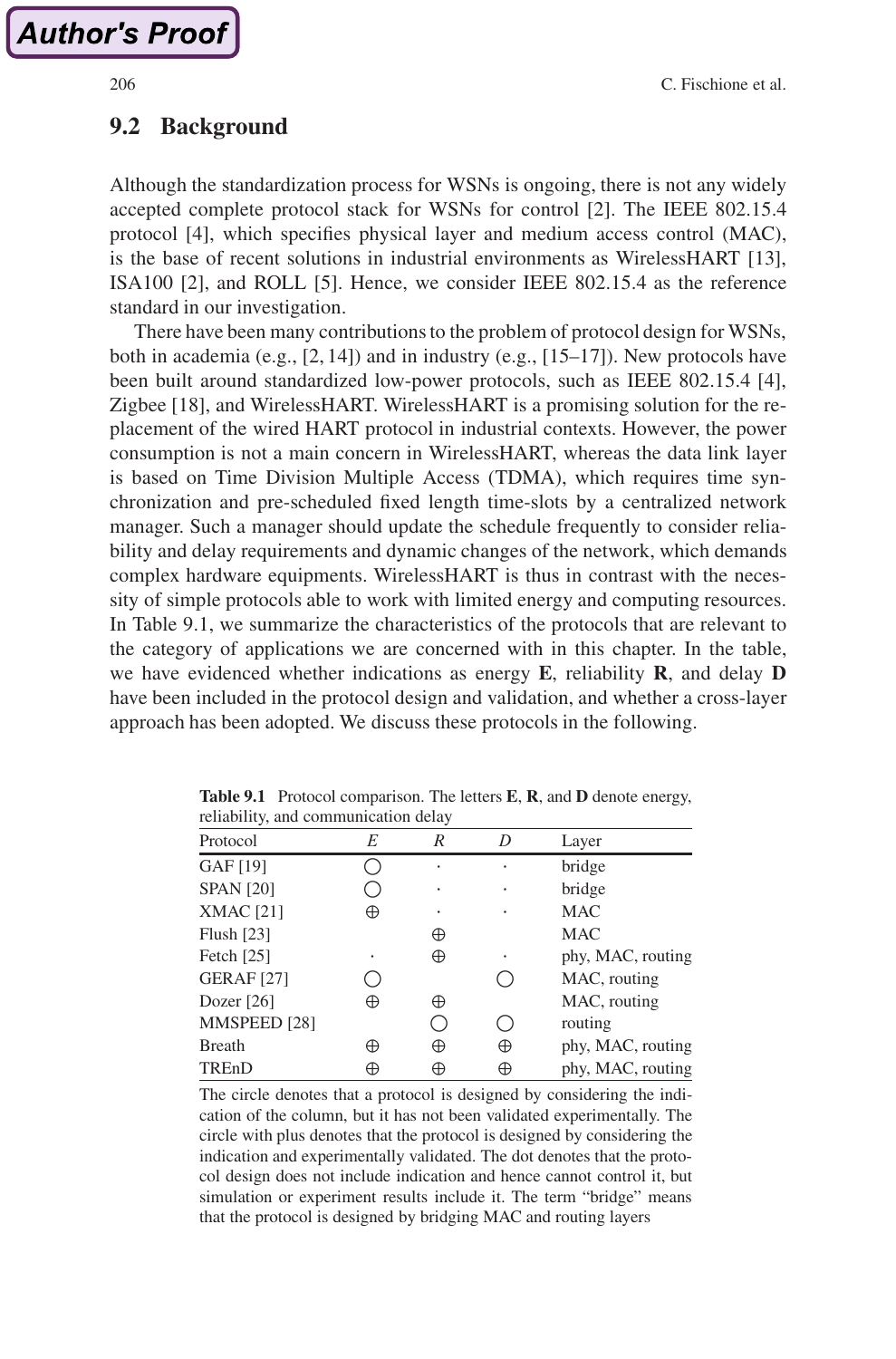GAF [19], SPAN [20], and X-MAC [21] consider the energy efficiency as a performance indicator, which is attained by algorithms under the routing layer and above the MAC layer so-called bridge layer. Simulation results of reliability and delay are reported in [19,20]. These protocols have not been designed out of an analytical modeling of reliability and delay, so there is not systematic control of them. One of the first protocol for WSNs designed to offer a high reliability is RMST [22], but energy consumption of the network or delay have not been accounted for in this protocol. The same lack of energy efficiency and delay requirements can be found in the reliable solutions presented in [23–25]. Dozer [26] comprises the MAC and routing layer to minimize the energy consumption while maximizing the reliability of the network, but an analytical approach has not been followed. Specially, Fetch [25] and Dozer [26] are designed for monitoring application, which mainly deals with lower traffic load than control applications. The latency of Fetch [25] is significantly dependent on the depth of the routing tree and is around some hundred seconds. In addition, experimental results of Dozer [26] show good energy efficiency and reliability under very low traffic intensity (with data sampling interval of 120 s) but the delay in the packet delivery is not considered, which is essential for control applications [7, 8]. Energy efficiency with delay requirement for MAC and randomized routing is considered in GERAF [27], without simulation or experimental validation.

The focuses of the protocols mentioned above [19–27] are the maximization of the energy efficiency or reliability, or just minimization of the delay, without considering simultaneously application requirements in terms of reliability and delay in the packet delivery. In other words, these protocols are mostly designed for monitoring applications and do not support typical control application requirements. Control and industrial applications are able to cope with a certain degree of packet losses and delay [8, 10, 11], which implies that the approaches followed in the protocols mentioned above are not the ideal solution for these applications. The maximization of the energy efficiency and reliability may give a long delay, which are bad for the stability of the closed-loop control system. Analogously, the maximization of the reliability may be energy demanding and may give long delay, all of which are not tolerable for control applications. In addition, the protocols mentioned above do not support an adaptation to the changes of the reliability and delay, which may be required by the controllers.

The protocols MMSPEED [28] and SERAN [9] are appealing for control and industrial applications. However, MMSPEED is not energy efficient because it considers a routing technique with an optimization of reliability and delay without energy constraints. The protocol satisfies a high reliability requirement by using duplicated packets over multi-path routing. Duplicated packets increase the traffic load with negative effect on the stability and energy efficiency of the network. In SERAN, a system-level design methodology has been presented for industrial applications, but even though SERAN allows the network to operate with low energy consumption subject to delay requirements, it considers neither tunable reliability requirements nor duty-cycling policies, which are essential to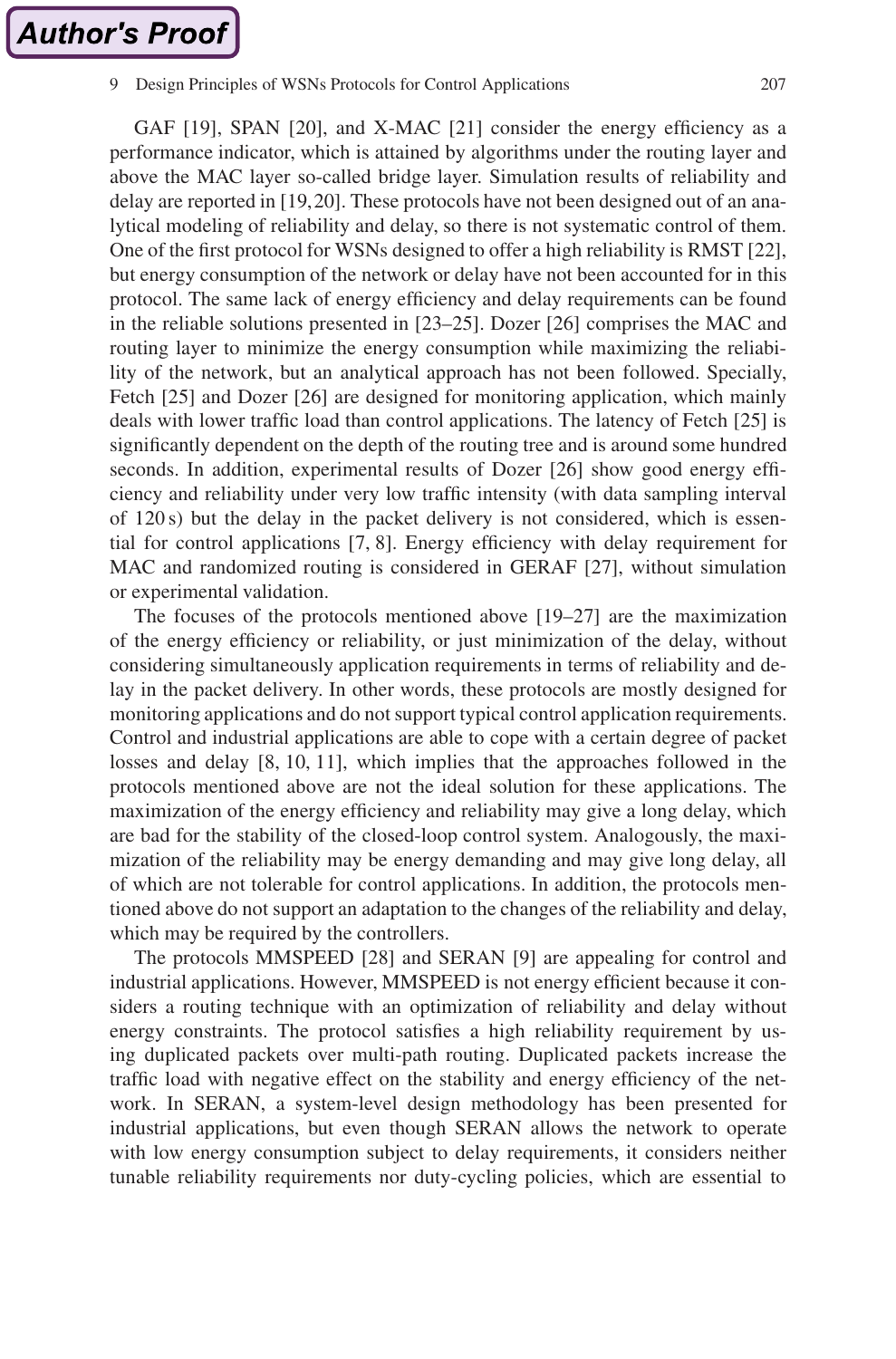reduce energy consumption. Furthermore, SERAN focuses on low-traffic networks. These characteristics limit the performance of SERAN in terms of both energy and reliability in our application setup.

Given the availability of numerous techniques to reduce energy consumption and ensure reliability and low delays, a cross-layer optimization is a natural approach for WSNs protocols. Some cross-layer design challenges of the physical, MAC, and network layers to minimize the energy consumption of WSNs have been surveyed in [29–31]. However, many of the cross-layer solutions proposed in the literature are hardly useful for the application domain we are targeting, because they require sophisticated processing resources, or instantaneous global network knowledge, which are out of the capabilities of real nodes. Moreover, the requirements of the control applications are not taken into account.

In the following sections, we present a general approach to the design of WSNs protocols for control. We illustrate this approach by the protocols Breath and TREnD, which are presented in this chapter. These protocols embrace simultaneously the physical layer, the MAC layer, the networking layer, and the control application layer, see Table 9.1.

# **9.3 Protocol Design for Control Applications**

In this chapter, we are concerned with the design of protocols for WSNs used to close the loop between plants and controllers, see Fig. 9.1. The nodes connected to the plants take state information and transmit it to the sink via a multi-hop WSN. The controllers are attached to the sink of the network. The sink must receive packets from the nodes of the plants with a desired probability of success and within a latency constraint demanded by the controllers so that the control decision can be correctly taken. We assume that the communication network must be energy efficient to guarantee a long network lifetime.



**Fig. 9.1** Control over a wireless sensor network. There are *n* plants and *n* controllers. A network closes the loop from sensors attached to plants to the controllers

**Author's Proof**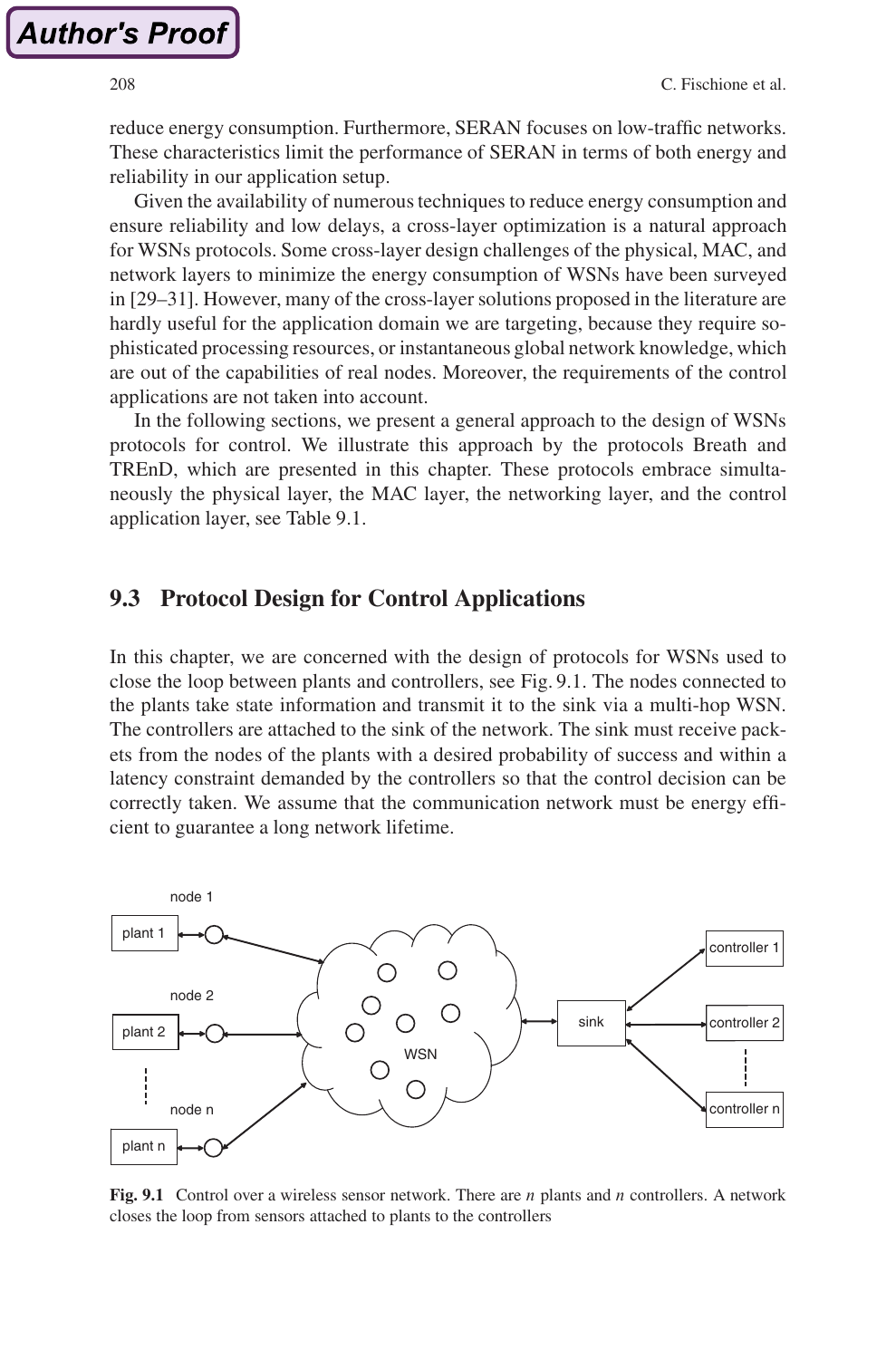

Give the system model reported in Fig. 9.1, we formulate the new WSNs protocol design approach for control applications by the following optimization problem, where the parameters of the physical layer, the MAC layer, the networking layer, and the control application layer are co-designed by a joint optimization:

$$
\min_{\mathbf{x}} \qquad E_{\text{tot}}(\mathbf{x}) \tag{9.1a}
$$

$$
\text{s.t.} \qquad R_i(\mathbf{x}) \ge \Omega_i, \qquad i = 1, \dots, n,\tag{9.1b}
$$

$$
Pr[D_i(x) \le \tau_i] \ge \Delta_i \qquad i = 1, \dots, n,
$$
\n(9.1c)

Each decision variable is a protocol parameter. These decision variables are denoted by the vector x, which can include the radio power used by the nodes, the MAC parameters (e.g., the access probability or the TDMA slot duration, or the random backoff of IEEE 802.15.4 MAC, etc.), and the routing parameters.  $E_{\text{tot}}(x)$  is the total energy consumption of the network, which is obviously function of the protocol parameters.  $R_i(x)$  is the probability of successful packet delivery (reliability) from node i to the sink, and  $\Omega_i$  is the minimum desired probability.  $D_i(x)$  is a random variable describing the delay to transmit a packet from node i to the sink.  $\tau_i$  is the desired maximum delay, and  $\Delta_i$  is the minimum probability with which such a maximum delay should be achieved. Notice that  $E_{tot}(x)$ ,  $R_i(x)$ ,  $D_i(x)$ ,  $i = 1, ..., n$ , are implicit functions of the wireless channel, network topology, and traffic load generated by the nodes.

We remark that  $\tau_i$ ,  $\Delta_i$ , and  $\Omega_i$  are the *control requirements*, and x collects the *protocol parameters* that must be adapted to the wireless channel conditions, network topology, and the control requirements for an efficient network operation. Since controllers may need some reliability and latency during certain time intervals, and a different pair of requirements during some other time intervals, the reliability and latency requirements may change dynamically depending on the state of the plant and the history of the control actions. This means that problem (9.1) must be solved periodically and nodes need to know the optimal solution to adapt their protocol operation so that a global optimum can be achieved. It follows that the proposed design method allows us to perform a systematic co-design between the control requirements of the application and the network energy consumption.

Note that problem (9.1) can be a mixed integer-real optimization problem, because some of the protocol parameters can take on integer values. The solution to this problem can be obtained at the sink node, or by distributed algorithms, where each node performs local computation to achieve the optimal global solution. However, as it was noted in [32], the complex interdependence of the decision variables (sleep disciplines, clustering, MAC, routing, power control, etc.) lead to difficult optimization problems even in simple network topologies, where the analytical relations describing reliability, latency, and energy consumption may be highly nonlinear expressions. Such a difficulty is further exacerbated when considering non-TDMA scheme [33]. We propose a design approach that offers a computationally attractive solution by simplifications of adequate accuracy. We show how to model the relations of problem (9.1) and compute the solution to the problem in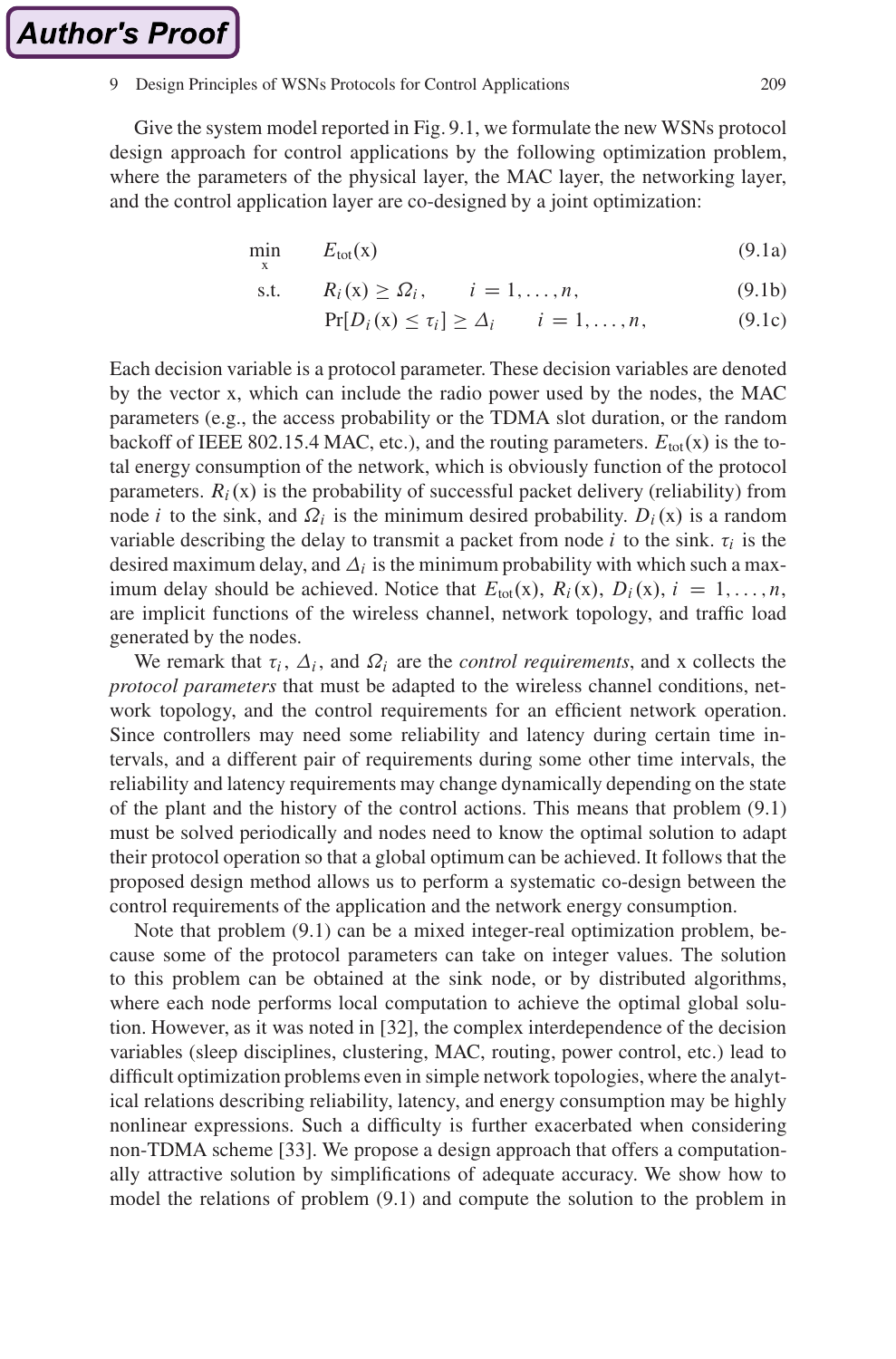

the following two sections. Specifically, in Sect. 9.4 we apply this design method to a system where there is only a plant that needs to be controlled over a multi-hop network, whereas in Sect. 9.5, the design method is applied to a system where there are multiple plants.

# **9.4 Breath**

The Breath protocol is designed for the scenario depicted in Fig. 9.2, where a plant is remotely controlled over a WSN [7, 11]. Outputs of the plant are sampled at periodic intervals by the sensors with total packet generation rate of  $\lambda$  pkt/s. We assume that packets associated with the state of the plant are transmitted to a sink, which is connected to the controller, over a multi-hop network of uniformly and randomly distributed relaying nodes. No direct communication is possible between the pant and the sink. Relay nodes forward incoming packets. When the controller receives the measurements, they are used in a control algorithm to compensate the control output. The control law induces constraints on the communication delay and the packet loss probability. Packets must reach the sink within some minimum reliability and maximum delay. The application requirements are chosen by the control algorithm designers. Since they can change from one control algorithm to another, or a control algorithm can ask to change the application requirements from time to time, we allow them to vary. We assume that nodes of the network cannot be recharged, so the operations must conserve energy. The system scenario is quite general, because it applies to any interconnection of a plant by a multi-hop WSN to a controller tolerating a certain degree of data loss and delay [8–12].

A typical example of the scenario described above is an industrial control application. In particular, a WSN with nodes uniformly distributed in the environment (e.g., in the ceiling) can be deployed as the network infrastructure that support the



**Fig. 9.2** Wireless control loop. An wireless network closes the loop from sensors to controller. The network includes nodes (*black dots*) attached to the plant,  $h - 1$  relay clusters (*grey dots*), and a sink (*black rectangular*) attached to the controller. Note that the lines between the sink and the controller, and between the controller and the plant are not communication links, but control links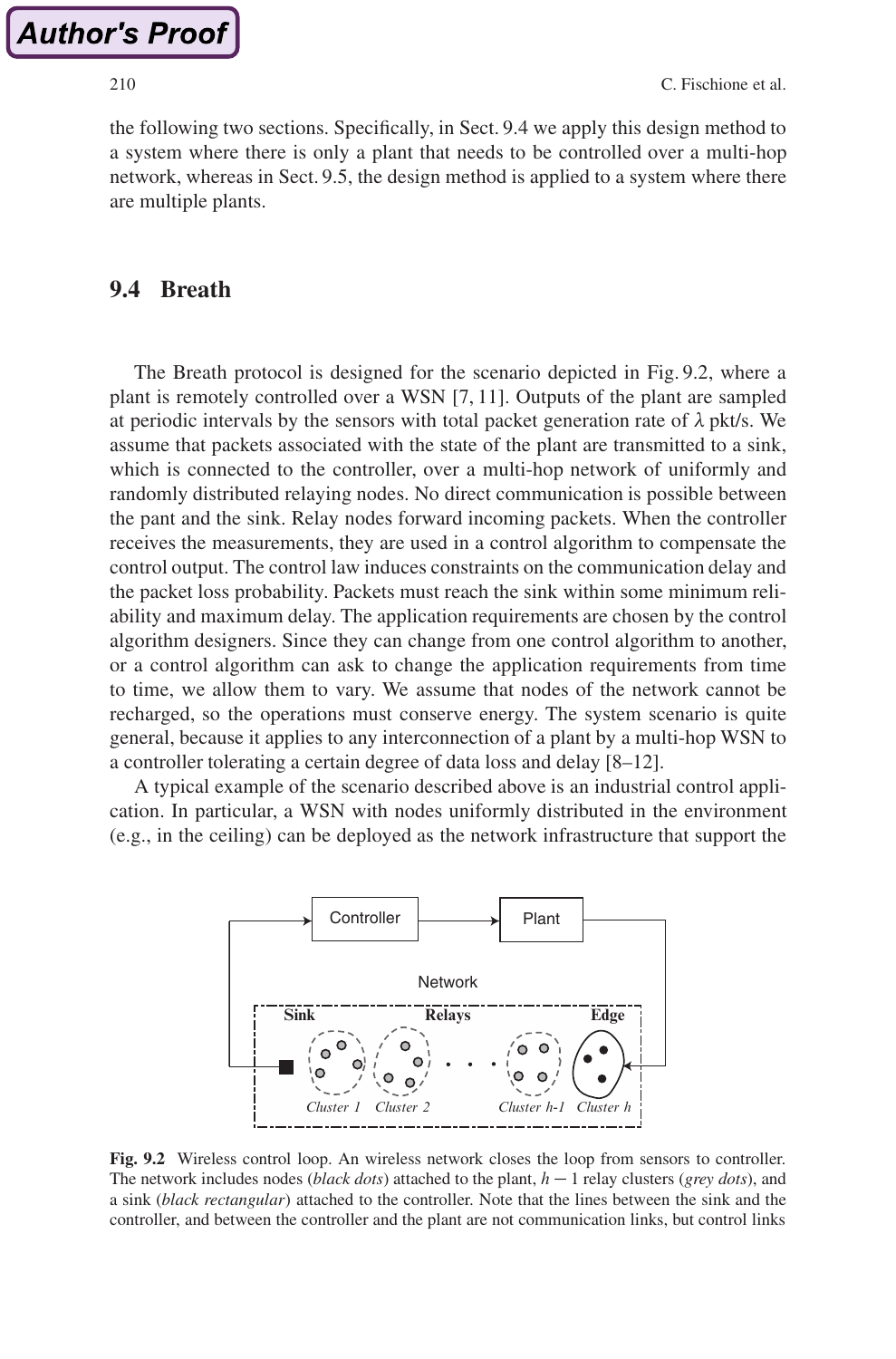

control of the state of the robots in a manufacturing cell [13, 34]. Typically, a cell is a stage of an automation line. Its physical dimensions range around 10 or 20 m on each side. Several robots cooperate in the cell to manipulate and transform the same production piece. Each node senses the state and has to report the data to the controller within a maximum delay. The decision making algorithm runs on the controller, which is usually a processor placed outside the cell. Multi-hop communication is needed to overcome the deep attenuations of the wireless channel due to moving metal objects and save energy consumption.

The Breath protocol groups all N nodes between the cluster of nodes attached to the plan and the sink with  $h - 1$  relay clusters. Data packets can be transmitted only from a cluster to the next cluster closer to the sink. Clustered network topology is supported in networks that require energy efficiency, since transmitting data through relays consumes less energy than routing directly to the sink [35]. In [36], a dynamic clustering method adapts the network parameters. In [35] and [37], a cluster header is selected based on the residual energy levels for clustered environments. However, the periodic selection of clustering may not be energyefficient, and does not ensure the flexibility of the network to a time-varying wireless channel environment. A simpler geographic clustering is instead used in Breath. Nodes in the forwarding region send short beacon messages when they are available to receive data packets. Beacon messages are exploited to carry information related to the control parameters of the protocol.

In the following sections, we will describe the protocol stack and state machine of Breath in Sects. 9.4.1 and 9.4.2, respectively.

# *9.4.1 The Breath Protocol Stack*

Breath uses a randomized routing, a hybrid TDMA at the MAC, radio power control at the physical layer, and sleeping disciplines. We give details in the following.

In many industrial environments, the wireless conditions vary heavily because of moving metal obstacles and other radio disturbances. In such situations, routing schemes that use fixed routing tables are not able to provide the flexibility over mobile equipments, physical design limitations, and reconfiguration typical of an industrial control application. Fixed routing is inefficient in WSNs due to the cost of building and maintaining routing tables. To overcome this limitation, routing through a random sequence of hops has been introduced in [27]. The Breath protocol is built on an optimized random routing, where next hop route is efficiently selected at random. Randomized routing allows us to reduce overhead because no node coordination or routing state needs to be maintained by the network. Robustness to node failures is also considerably increased by randomized routing. Therefore, nodes route data packets to next-hop nodes randomly selected in a forwarding region.

Each node, either transmitter or receiver, does not stay in an active state all time, but goes to sleep for a random amount of time, which depends on the traffic and channel conditions. Since traffic, wireless channel, and network topology may be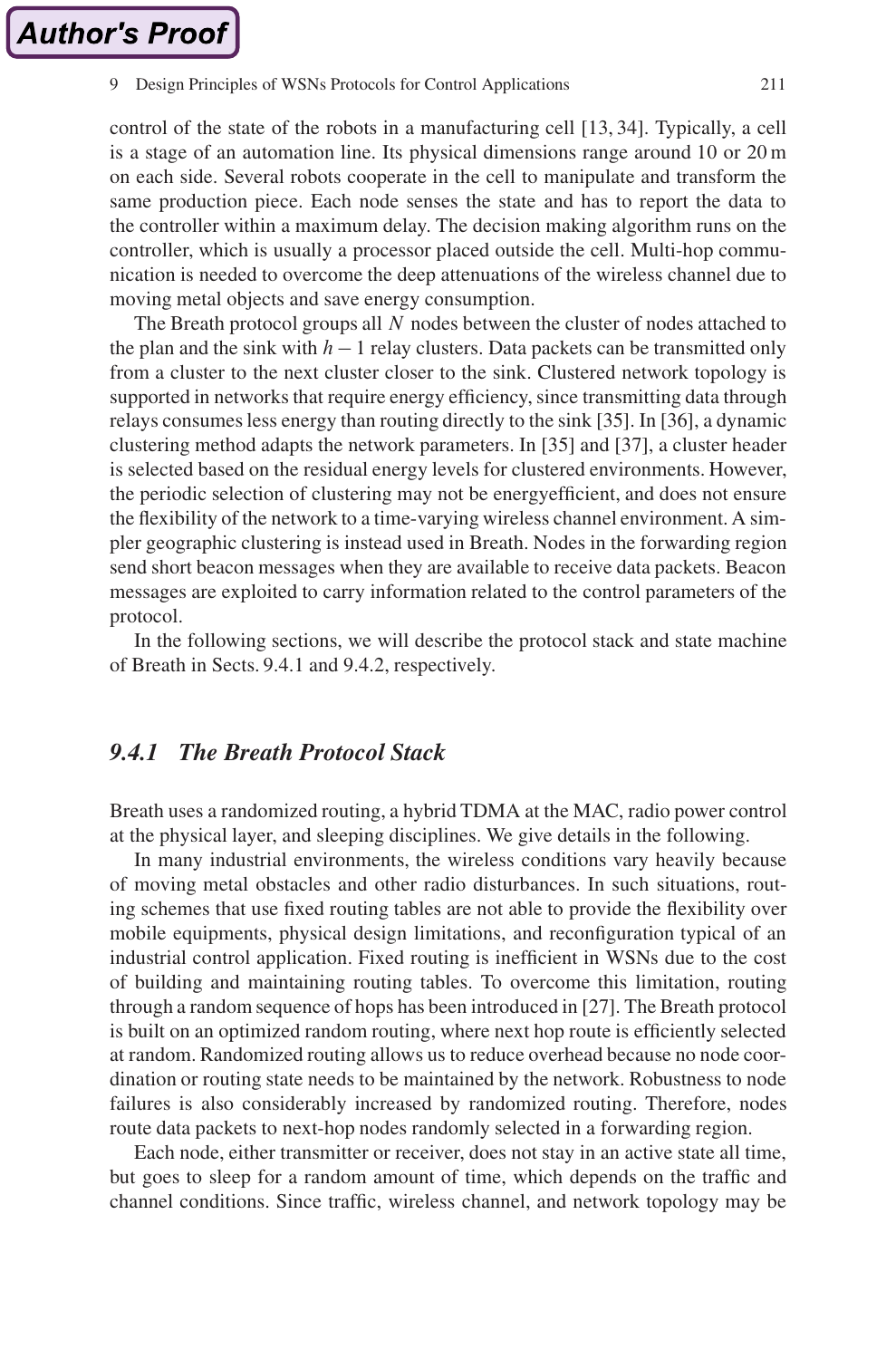timevarying, the Breath protocol uses a randomized duty-cycling algorithm. Sleep disciplines turn off a node whenever its presence is not required for the correct operation of the network. GAF [19], SPAN [20], and S-MAC [38] focus on controlling the effective network topology by selecting a connected set of nodes to be active and turning off the rest of the nodes. These approaches require extra communication, since nodes maintain partial knowledge of the state of their individual neighbors. In Breath, each node goes to sleep for an amount of time that is a random variable dependent on traffic and network conditions. Let  $\mu_c$  be the cumulative wake-up rate of each cluster, i.e., the sum of the wake-up rates that a node sees from all nodes of the next cluster. The cumulative wake-up rate of each cluster must be the same for each cluster to avoid congestions and bottlenecks.

The MAC of Breath is based on a CSMA/CA mechanism similar to IEEE 802.15.4. Both data packets and beacon packets are transmitted using the same MAC. Specifically, the CSMA/CA checks the channel activity by performing clear channel assessment (CCA) before the transmission can commence. Each node maintains a variable NB for each transmission attempt, which is initialized to 0 and counts the number of additional backoffs the algorithm does while attempting the current transmission of a packet. Each backoff unit has duration  $T_{ca}$  ms. Before performing CCAs a node takes a backoff of random $(0, W - 1)$  backoff units i.e., a random number of backoffs with uniformly distributed over  $0, 1, \ldots, W - 1$ . If the CCA fails, i.e., the channel is busy, NB is increased by one and the transmission is delayed of random $(0, W - 1)$  backoff periods. This operation is repeated at most  $M_{ca}$  times, after which a packet is discarded.

The Breath protocol assumes that each node has a rough knowledge of its location. This information, which is commonly required for the applications we are targeting [2], can be obtained running a coarse positioning algorithm, or using the Received Signal Strength Indicator (RSSI), which is typically provided by off-theshelf sensor nodes [39]. Some radio chip already provide a location engine based on RSSI [40]. Location information is needed for tuning the transmit radio power and to change the number of hops, as we will see later. The energy spent for radio transmission plays an important role in the energy budget and for the interference in the network. Breath, therefore, includes an effective radio power control algorithm.

# *9.4.2 State Machine Description*

Breath distinguishes between three node classes: edge nodes, relays, and the sink.

The edge nodes wake-up as soon as they sense packets generated by the plant to be controlled. Before sending packets, an edge node waits for a beacon message from the cluster of nodes closer to the edge. Upon the reception of a beacon, the node sends the packet.

Consider a relay node  $k$ . Its detailed behavior is illustrated by the state machine of Fig. 9.3, as we describe in the following: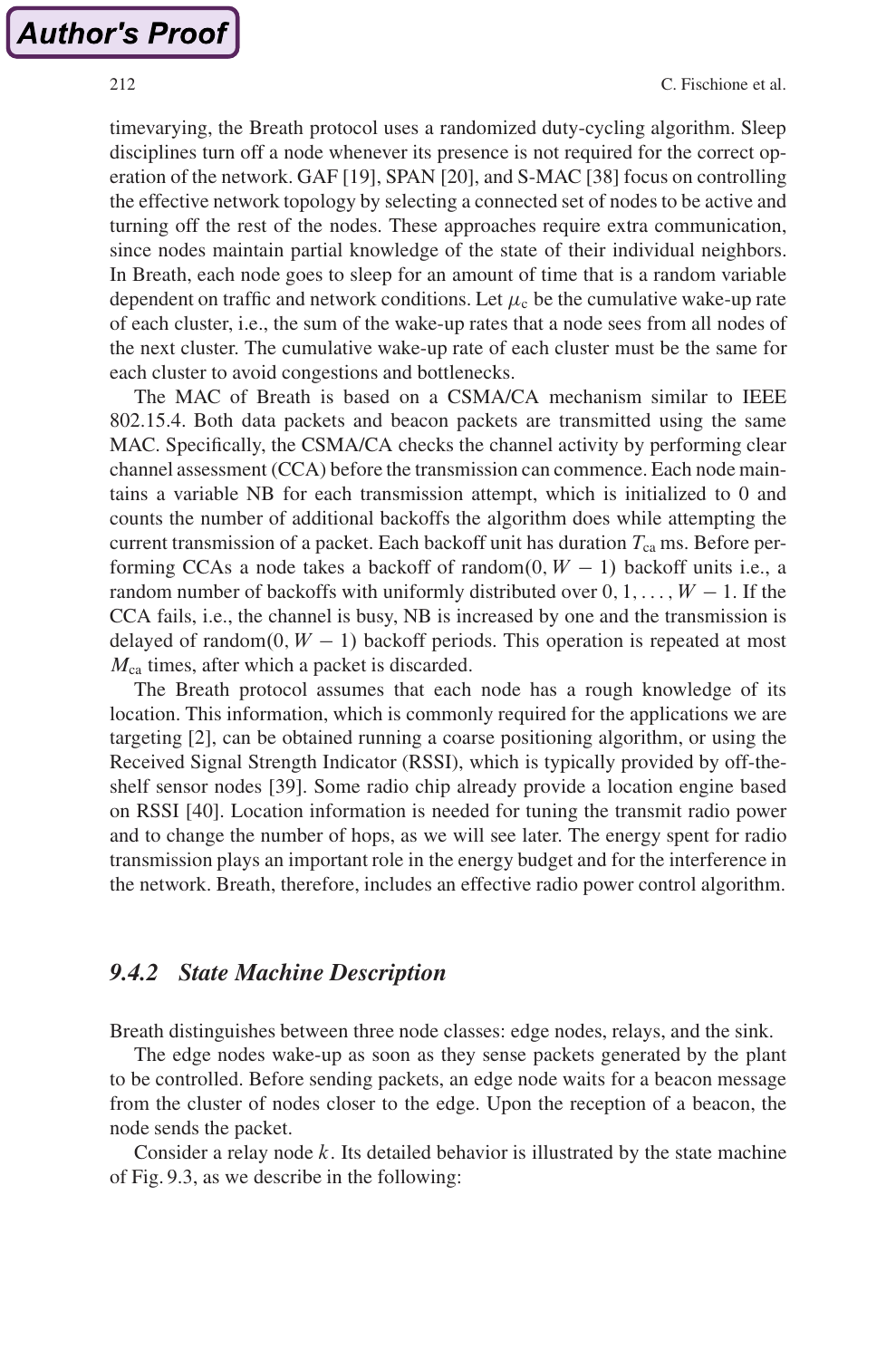





- *Calculate Sleep State*: the node calculates the parameter  $\mu_k$  for the next sleeping time and generates an exponentially distributed random variable having average  $1/\mu_k$ . After this, the node goes back to the Sleep State.  $\mu_k$  is computed such that the cumulative wake-up rate of the cluster  $\mu_c$  is ensured.
- *Sleep State*: the node turns off its radio and starts a timer whose duration is an exponentially distributed random variable with average  $1/\mu_k$ . When the timer expires, the node goes to the Wake-up State.
- *Wake-up State*: the node turns its beacon channel on, and broadcasts a beacon indicating its location. Then, it switches to listen to the data channel, and it goes to the Idle Listen State.
- *Idle Listen State*: the node starts a timer of a fixed duration that must be long enough to receive a packet. If a data packet is received, the timer is discarded, the node goes to the Active-TX State, and its radio is switched from the data channel to the beacon channel. If the timer expires before any data packet is received, the node goes to the Calculate Sleep State.
- *Active-TX State*: the node starts a waiting timer of a fixed duration. If the node receives the first beacon coming from a node in the forwarding region within the waiting time, it retrieves the node ID and goes to the CSMA/CA State. Otherwise if the waiting timer is expired before receiving a beacon, the node goes to the Calculate Sleep State.
- *CSMA/CA State*: the node switches its radio to hear the data channel, and it tries to send a data packet to a node in the next cluster by the CSMA/CA MAC. If the channel is not clean within the maximum number of tries, the node discards the data packet and goes to the Calculate Sleep State. If the channel is clear within the maximum number of attempts, the node transmits the data packet using an appropriate level of radio power and goes to the Calculate Sleep State.

The sink node sends periodically beacon messages to the last cluster of the network to receive data packets. Such a node estimates periodically the traffic rate and the wireless channel conditions. By using this information, the sink runs an algorithm to optimize the protocol parameters, as we describe in the following section. Once the results of the optimization are achieved, they are communicated to the nodes by beacons.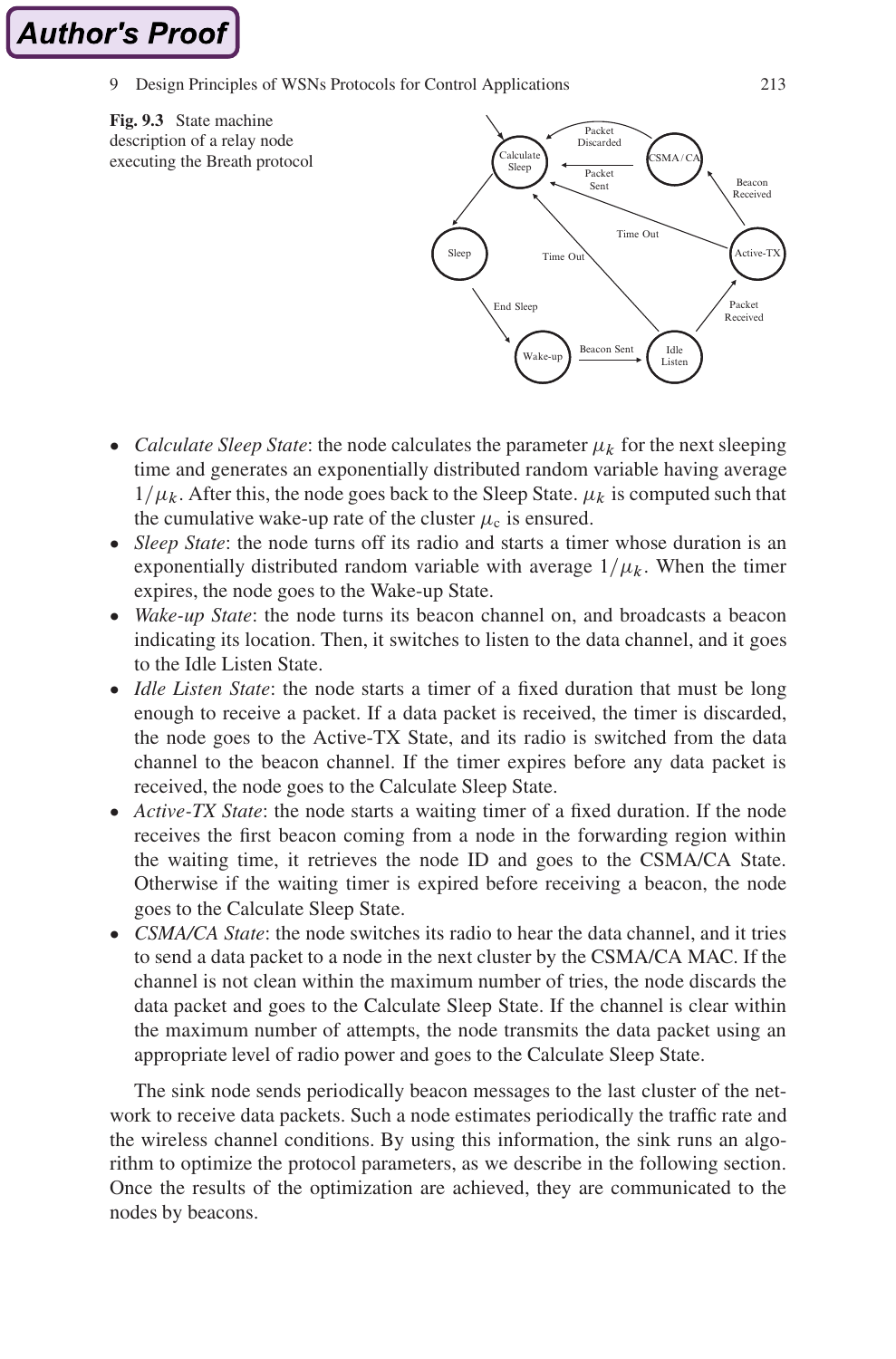According to the protocol given above, the packet delivery depends on the traffic rate, the channel conditions, number of forwarding regions, and the cumulative wake-up time. In the next sections, we show how to model and optimize online these parameters.

# *9.4.3 Protocol Optimization*

The protocol is optimized dynamically by the constrained optimization problem (9.1). The objective function, denoted by  $E_{tot}(h, \mu_c)$ , is the total energy consumption for transmitting and receiving packets from the edge cluster to the sink. The constraint are given by the end-to-end packet reception probability and end-to-end delay probability. In the Breath specific case, problem (9.1) is written in the following form:

$$
\min_{h,\mu_c} E_{\text{tot}}(h,\mu_c) \tag{9.2a}
$$

$$
s.t. \t R(h, \mu_c) \ge \Omega, \t (9.2b)
$$

$$
Pr[D(h, \mu_c) \le \tau] \ge \Delta, \tag{9.2c}
$$

 $h \ge 2,$  (9.2d)

$$
\mu_{\min} \le \mu_{\rm c} \le \mu_{\max}.\tag{9.2e}
$$

The decision variables are the cumulative wake-up rate  $\mu_c$  of each cluster and the number of relay clusters,  $h - 1$ .  $R(h, \mu_c)$  is the probability of successful packet delivery (reliability) from the edge cluster to the sink, and  $\Omega$  is the minimum desired probability.  $D(h, \mu_c)$  is a random variable describing the delay to transmit a packet from the edge cluster to the sink.  $\tau$  is the desired maximum delay, and  $\Delta$  is the minimum probability with which such a maximum delay should be achieved. Constraint (9.2d) is due to that there is at least two hops from the edge cluster to the sink. Constraint (9.2e) is due to that the wake-up rate cannot be less than a minimum value  $\mu_{\text{min}}$ , and larger than a maximum value  $\mu_{\text{max}}$  due to hardware reasons. Note that Problem (9.2) is a mixed integer-real optimization problem, because  $\mu_c$  is real and h is integer. We need to have  $\Delta$  and  $\Omega$  close to one. We let  $\Delta \geq 0.95$  and  $\Omega > 0.9$ , namely we assume that the delay  $\tau$  must be achieved at least with a probability of 95%, and the reliability must be larger than 90%. We remark that  $\tau$ ,  $\Delta$ , and  $\Omega$  are application requirements, and h,  $\mu_c$  and nodes' radio transmit power are *protocol parameters* that must be adapted to the traffic rate  $\lambda$ , the wireless channel conditions, and the application requirements for an efficient network operation.

In the following, we shall propose an approach to model the quantities of Problem (9.2), along with a strategy to achieve the optimal solution, namely the values of  $h^*$  and  $\mu_c^*$  that minimize the cost function and satisfy the application requirements. As we will see later, the system complexity prevents us to derive the exact expressions for the analytical relations of the optimization problem. An approximation of the requirements and an upper bound of the energy consumption will be used.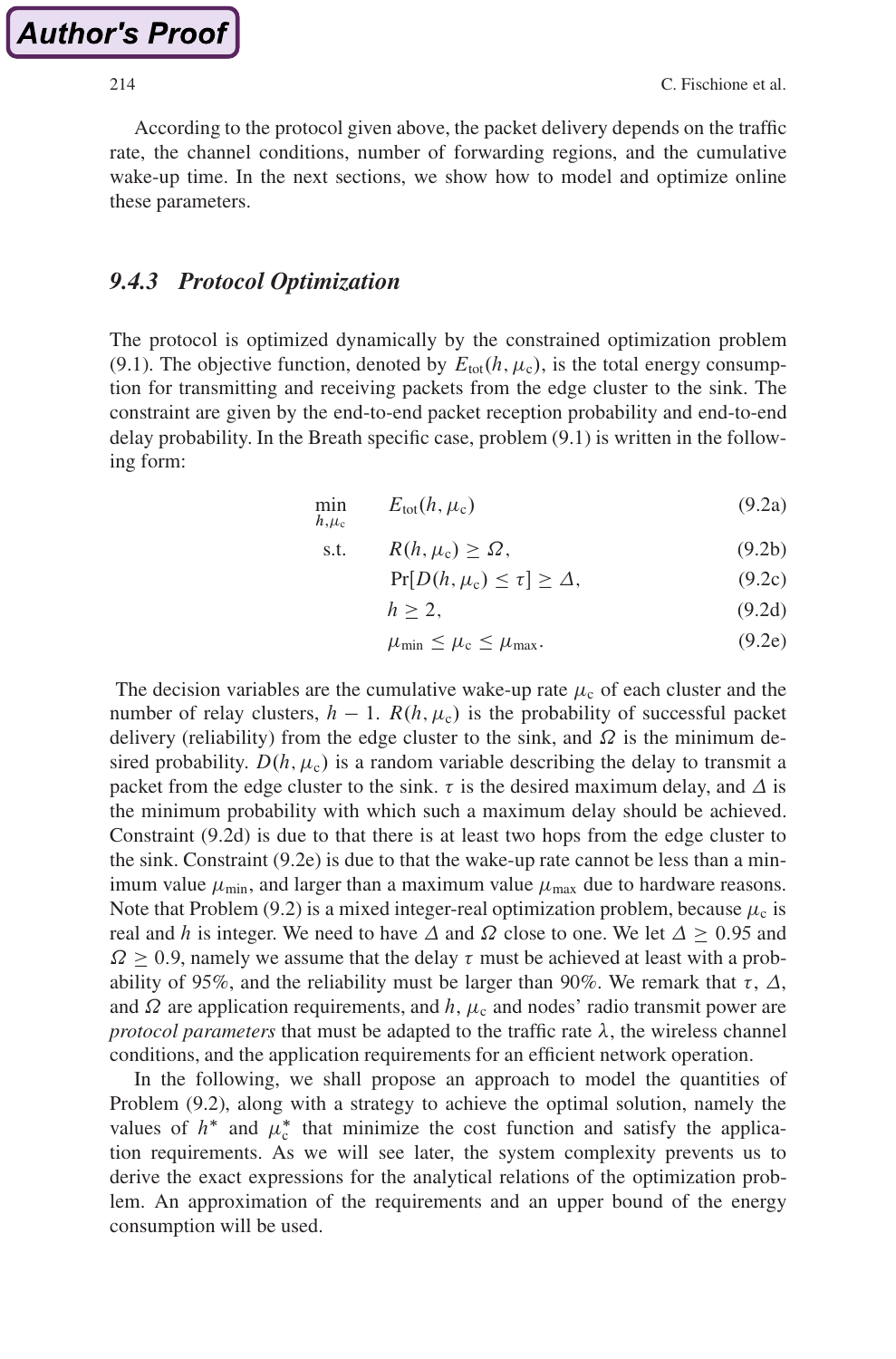### **9.4.3.1 Reliability Constraint**

In this subsection, we provide an analytical expression for the reliability constraint (9.2b) in Problem (9.2). We have the following result

*Claim.* The reliability constraint (9.2b) is

$$
R(h, \mu_{c}) = \prod_{i=1}^{h} p_{i} \sum_{n=1}^{\infty} \psi_{sb}(n) \psi_{sc}(n),
$$
 (9.3)

where  $p_i$  denotes the probability of successful packet reception during a single-hop transmission from cluster i to cluster  $i - 1$ , n is the number of nodes in the cluster,  $1/\lambda$  is the data packet transmission period,

$$
\psi_{\rm sc}(n) = \frac{\zeta(1-\zeta)^{n-1}}{1-(1-\zeta)^n},
$$

where

$$
\zeta = \sum_{i=0}^{m} b_{i,0} = \frac{2}{W+3}.
$$

*Proof.* A proof is provided in [41].  $\Box$ 

Since the components of the sum in (9.3) with  $n > 2$  give a small contribution, we set  $n = 2$ . In [41], we see that (9.3) provides a good approximation of the experimental results because it is always around 5% of the experiments for reliability values of practical interest (larger than  $0.7$ ). The same behavior is found for h up to 4.

We can rewrite the reliability constraint  $R(h, \mu_c) \geq \Omega$  by using (9.3) with  $n = 2$ , thus obtaining

$$
\mu_{\rm c} \ge f_r(h, \Omega) \stackrel{\triangle}{=} \lambda \ln(2C_r)
$$

$$
-\lambda \ln \left[ C_r - 1 + \sqrt{(C_r - 1)^2 - 4C_r \left( \Omega^{1/h} / p_{\rm min} - 1 \right)} \right], \qquad (9.4)
$$

where  $C_r = \frac{\zeta(1 - \zeta)}{(1 - (1 - \zeta)^2)}$ , and  $p_{\min} = \min(p_1, \ldots, p_h)$ . Note that we used the worst channel condition of the network  $p_{\text{min}}$ , which is acceptable for optimization purpose because in doing so we consider the minimum of (9.3). Since the argument of the square root in (9.4) must be positive, an additional constraint is introduced:

$$
h \le h_r \triangleq \frac{\ln(\Omega)}{\ln(p_{\min})}.
$$
\n(9.5)

We will use (9.4) and (9.5) in Sect. 9.4.4 to find the solution of Problem (9.2). Now, we turn our attention to the delay constraint.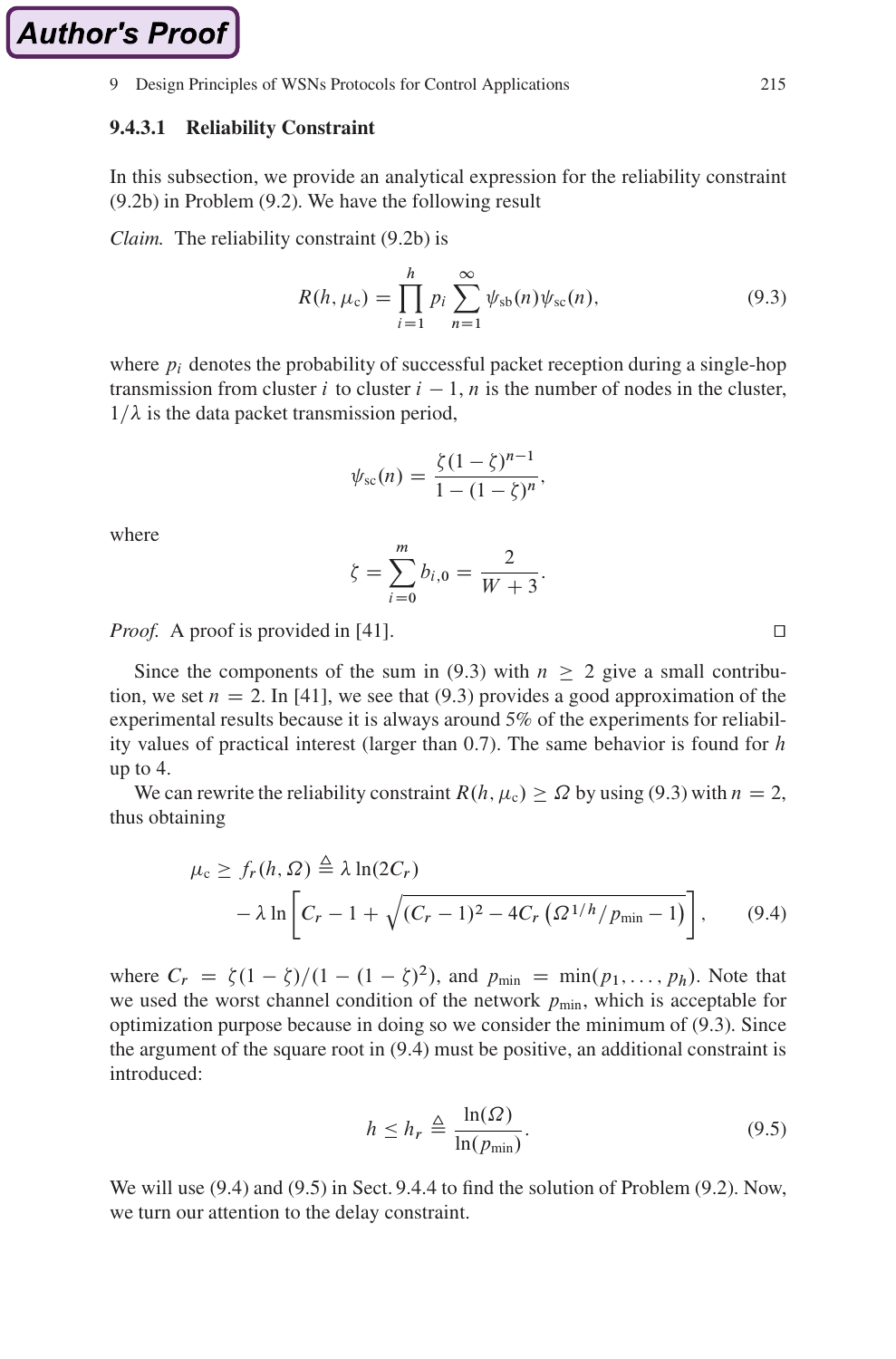

216 C. Fischione et al.

#### **9.4.3.2 Delay Constraint**

In this section, we give the expression for the delay constraint in (9.2c). The delay distribution is approximated by a Gaussian random variable. We have the following result:

*Claim.* The delay constraint given by (9.2c) is approximal by

$$
\Pr[D \le \tau] \approx 1 - Q\left(\frac{\tau - \mu_D}{\sigma_D}\right) \ge \Delta,\tag{9.6}
$$

where

$$
\mu_D = \frac{h}{\mu_c} + \frac{h(M_{ca} + 1)(W - 1)T_{ca}}{2},\tag{9.7}
$$

$$
\sigma_D^2 = \frac{h}{\mu_c^2} + \frac{h(M_{\text{ca}} + 1)(W^2 - 1)T_{\text{ca}}^2}{12}.
$$
\n(9.8)

and  $Q(x) = 1/\sqrt{2\pi} \int_{x}^{\infty} e^{-t^2/2} dt$ .

*Proof.* A proof is provided in [41].  $\Box$ 

We are now in the position to express the delay constraint in Problem (9.2) by using (9.7) and (9.8) that we just derived. After some manipulations, it follows that (9.6) can be rewritten as

$$
\mu_{\rm c} \ge \frac{12\,C_{d1}\,h + 2\sqrt{3\,C_{d3}\,h\,\left[12\,C_{d1}^2 + C_{d2}\,(h - C_{d3})\right]}}{12\,C_{d1}^2 - C_{d2}\,C_{d3}},
$$

where

$$
C_{d1} = \tau - \frac{h(M_{ca} + 1)(W - 1)T_{ca}}{2},
$$
  
\n
$$
C_{d2} = h(M_{ca} + 1)(W^{2} - 1)T_{ca}^{2},
$$
  
\n
$$
C_{d3} = (Q^{-1}(1 - \Delta))^{2}.
$$

Since  $T_{\text{ca}}^2 = 0.1024 \times 10^{-6}$  [15], and h,  $M_{\text{ca}}$ , W are positive integers, it follows that  $T_{\text{ca}}^2 \ll \tilde{h}(M_{\text{ca}} + 1)(W^2 - 1)$ . Then  $C_{d2} \ll C_{d1}$  and (9.6) is approximated by

$$
\mu_{\rm c} \ge f_d(h, \tau, \Delta) \stackrel{\Delta}{=} \frac{2\left[h + Q^{-1}(1-\Delta)\sqrt{h}\right]}{2\tau - h(M_{\rm ca} + 1)(W - 1)T_{\rm ca}}.\tag{9.9}
$$

Inequality (9.9) has been derived under the additional constraint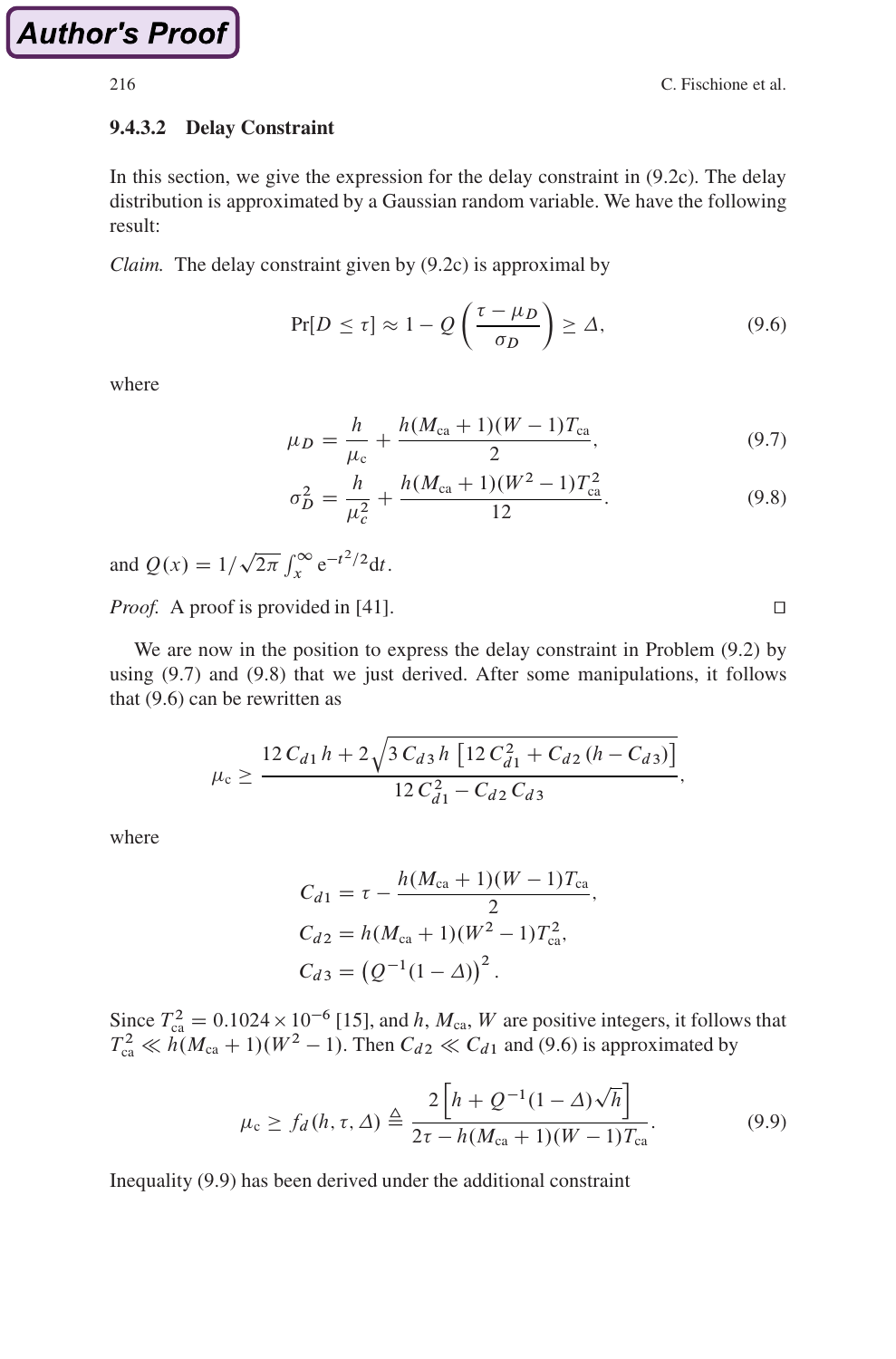

$$
h \le h_d \triangleq \frac{2\tau}{(M_{\text{ca}} + 1)(W - 1)T_{\text{ca}}}.\tag{9.10}
$$

We will use (9.9) and (9.10) in Sect. 9.4.4 to find the solution of the optimization problem (9.2). Now, we investigate the total energy consumption.

#### **9.4.3.3 Energy Consumption**

In this subsection, we give an approximation of the energy consumption. Such an energy is the sum of the energy for data packet communication, plus the energy for control signaling. First, we need some definitions. Each time a node wakes up, it spends an energy given by the power needed to wake-up  $A_w$  during the wake-up time  $T_w$ , plus the energy to listen for the reception of a data packet within a maximum time  $T_{ac}$ . After a node wakes up, it transmits a beacon to the next cluster. Let the wireless channel loss probability be  $1 - p_i$  of i cluster, then nodes of  $i - 1$  cluster have to wake-up on average  $1/p_i$  times to create the effect of a single wake-up so that a transmitter node successfully receives a beacon. Recalling that there are  $h$ hops and a cumulative wake-up rate per cluster  $\mu_c$ , the total cost in a time T. Let  $E_r$ be the fixed cost of the RF circuit for the reception of a data packet. Let  $E_{ca}(\mu_c)$  be the energy spent during the CSMA/CA state.

We have the following result:

*Claim.* The total energy consumption is

$$
E_{\text{tot}}(h, \mu_{\text{c}}) = T\lambda \left[ Q_m \left( \frac{S}{h-1} \right) + Q_m \left( \frac{S}{h-1} \right) (h-1) \times u(h-1) + h \left( \frac{A_{\text{rx}}}{\mu_{\text{c}}} + E_{\text{ca}}(\mu_{\text{c}}) + E_r \right) \right]
$$

$$
+ \frac{T\mu_{\text{c}}}{p_{\min}} \left[ 2Q_b \left( \frac{S}{h-1} \right) + Q_b \left( \frac{2S}{h-1} \right) (h-2) \times u(h-2) + h \left( A_{\text{w}} T_{\text{w}} + A_{\text{rx}} (T_{\text{ac}} - T_{\text{w}}) \right) \right], \quad (9.11)
$$

where  $p_{\text{min}}$  is the worst reception probability,  $Q_b(d_i)$  and  $Q_m(d_i)$  are the expected energy consumption to transmit a beacon message and the energy consumption for radio transmission, respectively, where  $d_i$  is the transmission distance to which a data packet has to be sent.

*Proof.* A proof is provided in [41].  $\Box$ 

# *9.4.4 Optimal Protocol Parameters*

In this section, we give the optimal protocol parameters used by Breath. Consider the reliability and delay constraints, and the total energy consumption as investigated in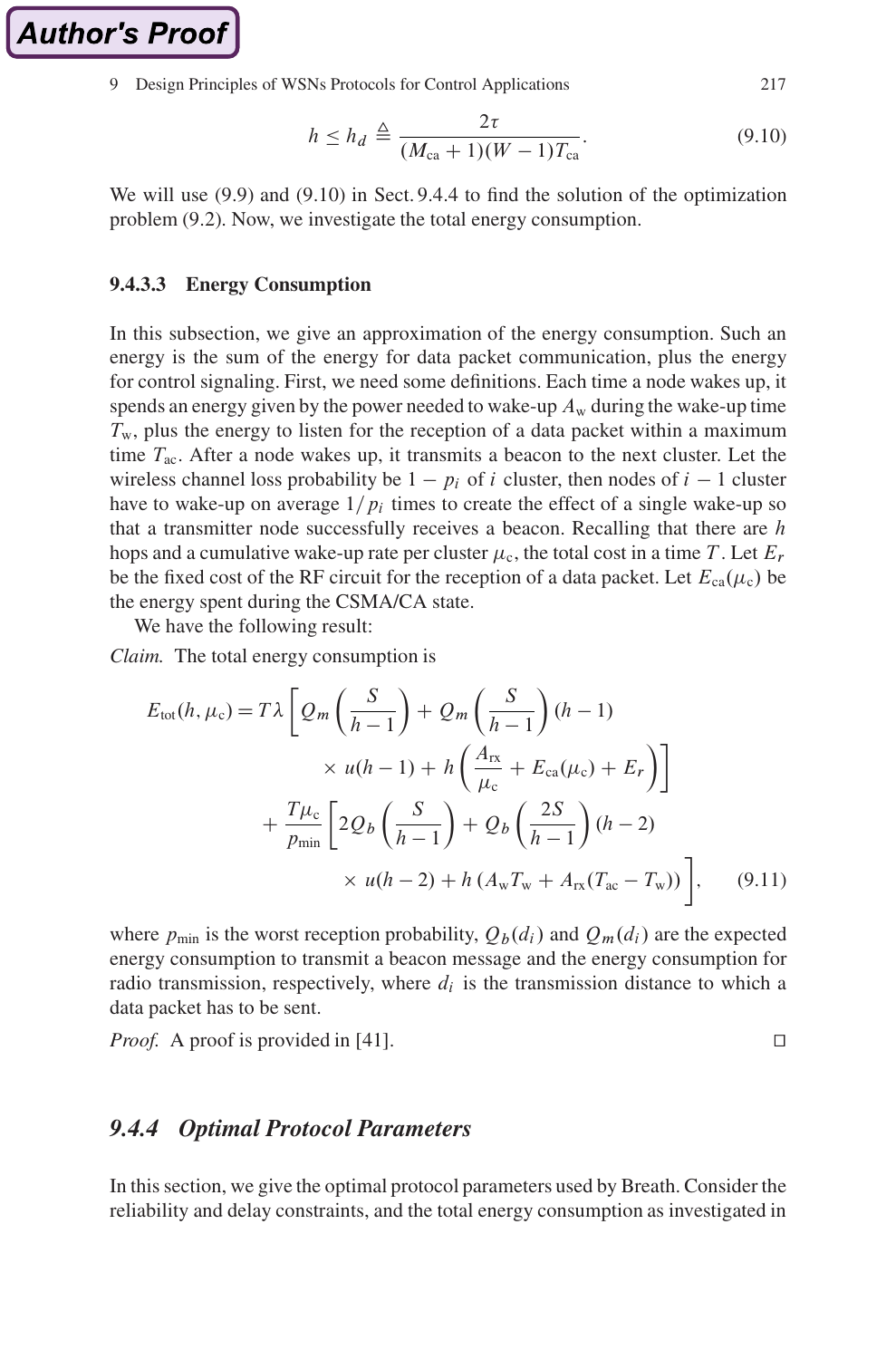Sects. 9.4.3.1, 9.4.3.2, and 9.4.3.3. The optimization problem (9.2) becomes

$$
\min_{h,\mu_c} \qquad E_{\text{tot}}(h,\mu_c) \tag{9.12}
$$
\n
$$
\text{s.t.} \qquad \mu_c \ge \max(f_r(h,\Omega), f_d(h,\tau,\Delta)),
$$
\n
$$
2 \le h \le \min(h_r, h_d),
$$
\n
$$
\mu_{\min} \le \mu_c \le \mu_{\max},
$$

where the first constraint comes from  $(9.4)$  and  $(9.5)$ , and the second from  $(9.9)$ and (9.10). We assume that this problem is feasible. Infeasibility means that for any  $h = 2,..., \min(h_r, h_d)$ , then  $\mu_c \ge \max(f_r(h, \Omega), f_d(h, \tau, \Delta)) > \mu_{\max}$ , namely it is not possible to guarantee the satisfaction of the reliability and delay constraint given the application requirements. This means that the application requirements must be relaxed, so that feasibility is ensured and the problem can be solved. The solution of this optimization problem,  $h^*$  and  $\mu_c^*$ , is derived in the following.

By using the numerical values given for the Tmote sensors [15] for all the constants in the optimization problem, we see that the cost function of Problem (9.12) is increasing in h and convex in  $\mu_c$ . This allows us to derive the optimal solution in two steps: for each value of  $h = 2, \ldots$ , min  $(h_r, h_d)$ , the cost function is minimized for  $\mu_c$ , achieving  $\mu_c^*(h)$ . Then, the optimal solution is found in the pair  $h, \mu_c^*(h)$ that gives the minimum energy consumption. We describe this procedure next.

Let  $h$  be fixed. From the properties the cost function of Problem  $(9.12)$ , the optimal solution  $\mu_c^*(h)$  is attained either at the minimum of the cost function or at the boundaries of the feasibility region given by the requirements on  $\mu_c$ . The minimum of the cost function can be achieved by taking its derivative with respect to  $\mu_c$ . To obtain this derivative in an explicit form, we assume that CSMA/CA energy consumption can be approximated by a constant value since the numerical value is smaller than other factors. Under this assumption, the minimization by the derivative is approximated by

$$
\mu_e(h) = (p_{\min} \lambda A_{tx})^{\frac{1}{2}} \left[ \frac{h-2}{h} Q_b \left( \frac{2S}{h-1} \right) u(h-2) + \frac{2}{h} Q_b \left( \frac{S}{h-1} \right) + A_w T_w + A_{rx} (T_{ac} - T_w) \right]^{-\frac{1}{2}}.
$$
\n(9.13)

The approximation was validated in [41], where it was shown that the error is less than 2%.

By using (9.13), we see that an optimal solution  $\mu_c^*(h)$  provided h is given by  $\mu_e(h)$  if  $\mu_{min} \leq \mu_e(h) \leq \mu_{max}$  and  $\mu_e(h) \geq \max(f_r(h, \Omega), f_d(h, \tau, \Delta))$ , otherwise an optimal solution is given by the value between  $\mu_{\text{max}}$  and  $\max(f_r(h, \Omega),$  $f_d(h, \tau, \Delta)$ ) that minimizes  $E_{tot}(h, \mu_c)$ . Therefore, for any  $h = 2, \ldots$ , min  $(h_r, h_d)$ , we compute  $\mu_c^*(h)$ . Then, the optimal solution  $h^*$  and  $\mu_c^*$  is given by the pair  $\mu_{\rm c}^*(h)$ , h that minimizes the cost function.

**Author's Prool**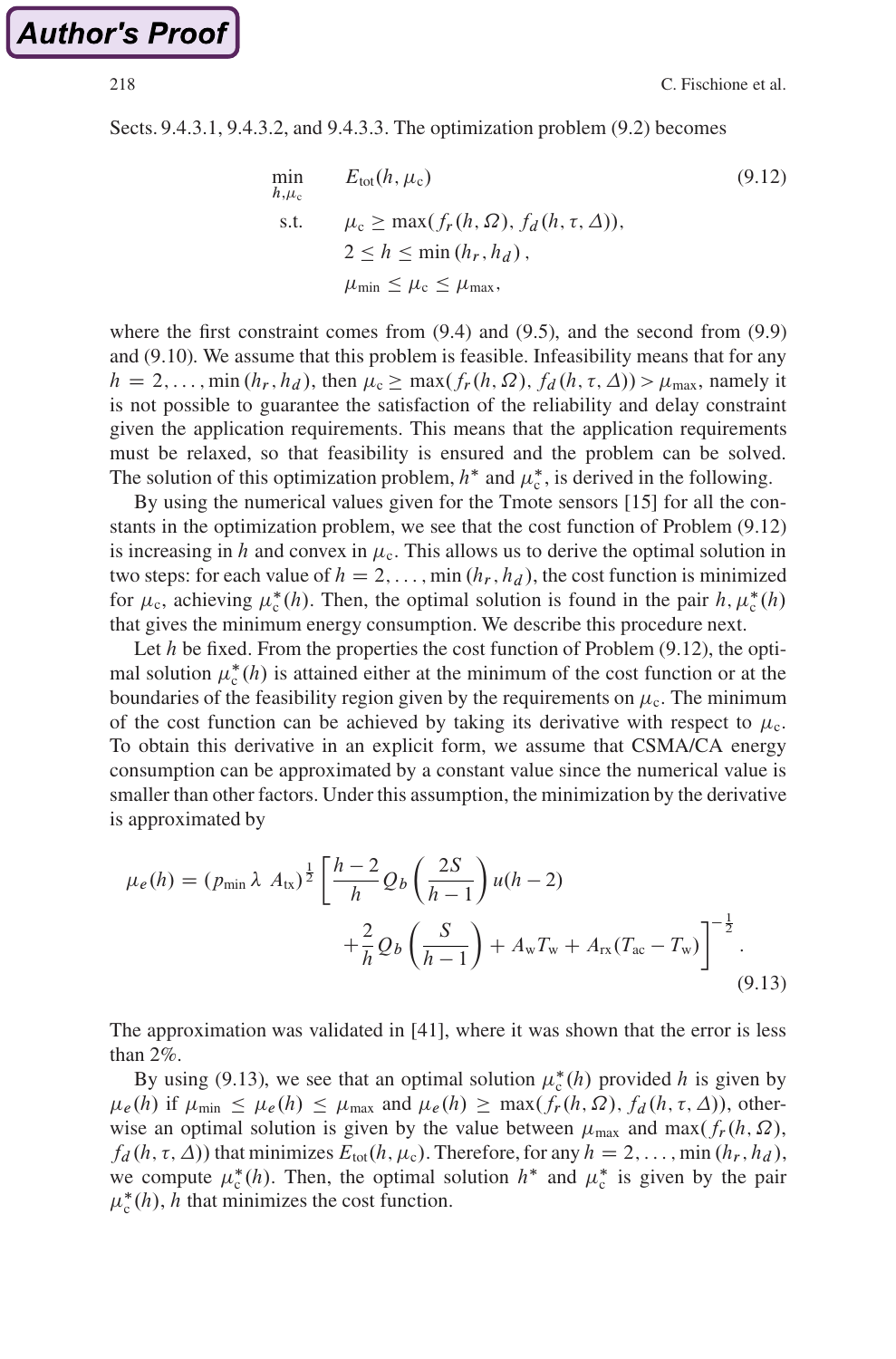# *9.4.5 Adaptation Mechanisms*

In the previous sections, we showed how to determine the optimal number of clusters and cumulative wake-up rate by solving an optimization problem. Here, we present in detail some adaptation algorithms that the sink must run to determine correctly  $h^*$  and  $\mu_c^*$  as the traffic rate and channel condition changes. These algorithms allow us to adapt the protocol parameters to the traffic rate and channel condition without high message overhead.

#### **9.4.5.1 Traffic Rate and Channel Estimation**

The sink node estimates the traffic rate  $\lambda$  and the worst channel probability  $p_{\min}$  of the network. To estimate the global minimum of the worst channel condition, each  $p_i$  should be estimated at a local node and sent to the sink for each link of the path  $i = 1, \ldots, h$ . This might increase considerably the packet size. To avoid this, we propose the following strategy. Consider a relay node of the  $i$  th cluster. It estimates  $p_i$  by the signal of the beacon packet. Then the nodes compares  $p_i$  with the channel condition information carried by the received data packet and selects the minimum. This minimum is then encoded in the data packet and sent with it to the next-hop node. After the sink node retrieves the channel condition of the route by receiving a data packet, it computes an average of the worst channel conditions among the last received data packets. Using this estimate, the sink solves the optimization problem as described in Sect. 9.4.4. Afterward, the return value of the algorithm,  $h^*$  and  $\mu_c^*$ , can be piggybacked on beacons that the sink sends toward the relays closer to the sink. Then, these protocol parameters are forwarded when the nodes wake-up and send beacons to the next cluster toward the edge nodes. During the initial state, nodes set  $h = 2$  before receiving a beacon.

#### **9.4.5.2 Wake-Up Rate and Radio Power Adaptation**

Once a cluster received  $\mu_c^*$ , each node in the cluster must adapt its wake-up rate so that the cluster generates such a cumulative wake-up rate. We consider the natural solution of distributing  $\mu_c^*$  equally between all nodes of the cluster. Let  $\mu_k$  be the wake-up rate of node  $k$ , and suppose that there are  $l$  nodes in a cluster. The fair solution is  $\mu_k = \mu_c^*/l$  for any node. However, a node does not know and cannot estimate efficiently the number of nodes in its cluster.

To overcome this problem, we follow the same approach proposed in [31], where an Additive Increase and Multiplicative Decrease (AIMD) algorithm leads to a fair distribution of the wake-up duties within a single cluster. Specifically, each node that is waiting to forward a data packet observes the time before the first wake-up in the forwarding region. Starting from this observation, it estimates the cumulative wake-up rate  $\tilde{\mu}_{c}$  of the forwarding region and it compares it with the optimal value of the wake-up rate  $\mu_c^*$  when a node receives a beacon. Note that the node retrieves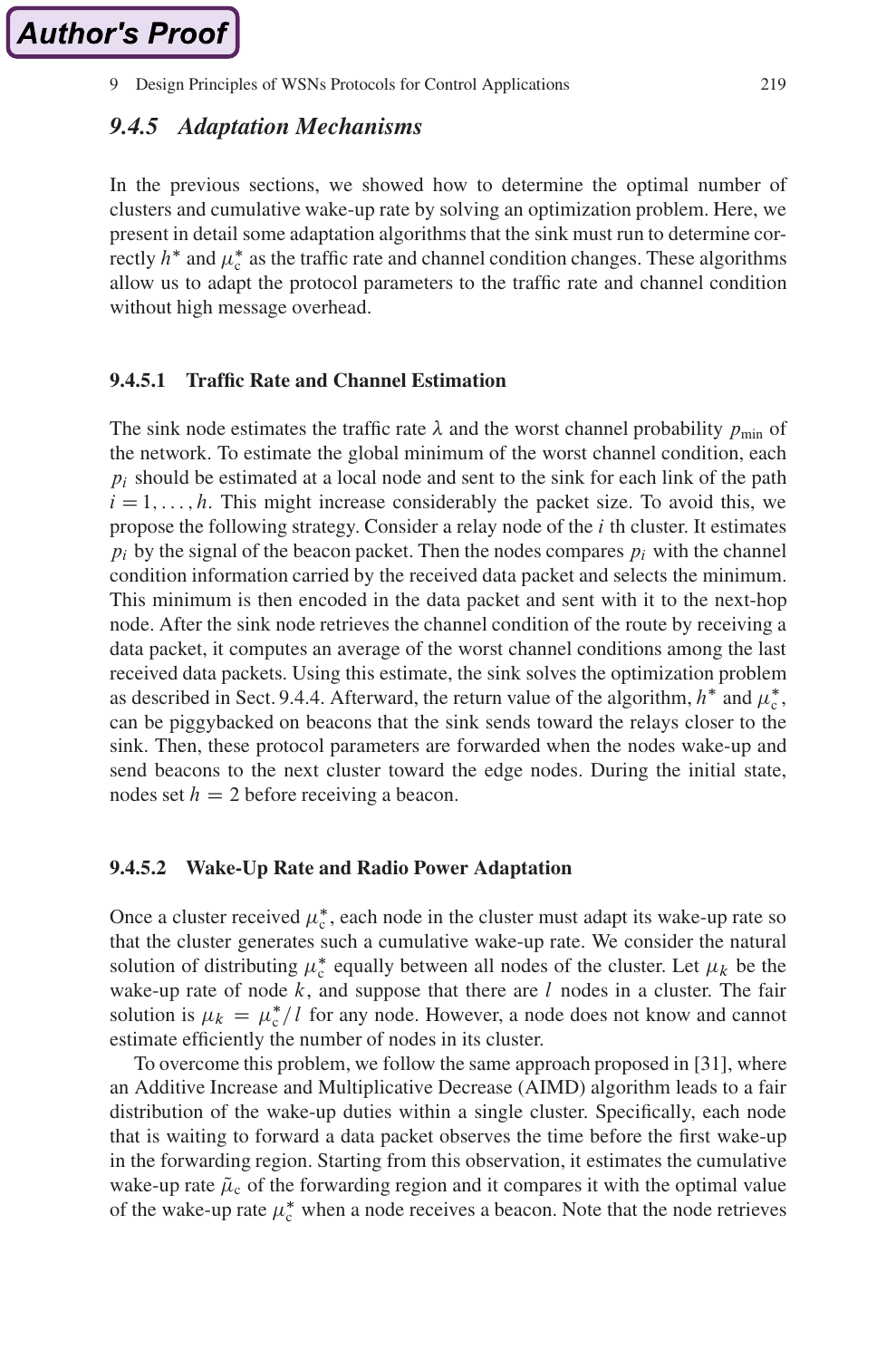

information on  $h^*$ ,  $\mu_c^*$  and location information of the beacon node. If  $\tilde{\mu}_c < \mu_c^*$  the node sends by the data packet an Additive Increase (AI) command for the wake-up rate of next-hop cluster, else it sends a Multiplicative Decrease (MD) command. Furthermore, the node updates the probability of successful transmission  $p_i$  based on the channel information using the RSSI and distance information  $d_k$  between its own location and beacon node. After the node updates the channel condition estimation, it sets the data packet transmission power to  $P_t(d_k)$ , and encodes the channel estimation in the packet as described in Sect. 9.4.5.2.

If a data packet is received, the node retrieves information on wake-up rate update: if AI then  $\mu_k = \mu_k + \theta$ , else  $\mu_k = \mu_k / \phi$ , where  $\theta$  and  $\phi$  are control parameters. From experimental results, we obtained that  $\theta = 3$  and  $\phi = 1.05$  achieve good performance. Furthermore, the node runs the reset mechanism for load balancing of wake-up rate as discussed in Sect. 9.4.5.2. The command on the wake-up rate variation is piggybacked on data packets and does not require any additional message.

However, this approach may generate a load balancing problem because of different wake-up rates among relays within a short period. Load balancing is a critical issue, since some nodes may wake-up at higher rate than desired rate of other nodes, thus wasting energy. To overcome this situation, each relay node runs a simple reset mechanism. We assign an upper and lower bound to the wake-up rate for each node. If the wake-up rate of a node is larger than the upper bound  $(1 + \xi)\mu_c^*(h^* - 1)/N$ or is smaller than the lower bound  $(1 - \xi)\mu_c^*(h^* - 1)/N$ , then a node resets its wake-up rate to  $\mu_c^*(h^* - 1)/N$ , where  $\xi$  assumes a small value and  $(h^* - 1)/N$  is an estimation of number of nodes per cluster.

# *9.4.6 Experimental Implementation*

In this section, we provide an extensive set of experiments to validate the Breath protocol. The experiments enable us to assess Breath in terms of reliability and delay in the packet transmission, and energy consumption of the network both in stationary and in transitionary condition. The protocol was implemented on a test bed of Tmote sensors [15], and was compared with a standard implementation of IEEE 802.15.4 [4], as we discuss next.

We consider a typical indoor environment with concrete walls. The experiments were performed in a static propagation (AWGN) and time-varying fading environment (Rayleigh), respectively:

- AWGN environment: nodes and surrounding objects were static, with minimal time-varying changes in the wireless channel. In this case, the wireless channel is well described by an Additive White Gaussian Noise (AWGN) model.
- Rayleigh fading environment: obstacles were moved within the network, along a line of 20m. Furthermore, a metal object was put in front of the edge node, so the edge node and the relays were not in line-of-sight. The edge node was moved on a distance of few tens of centimeters.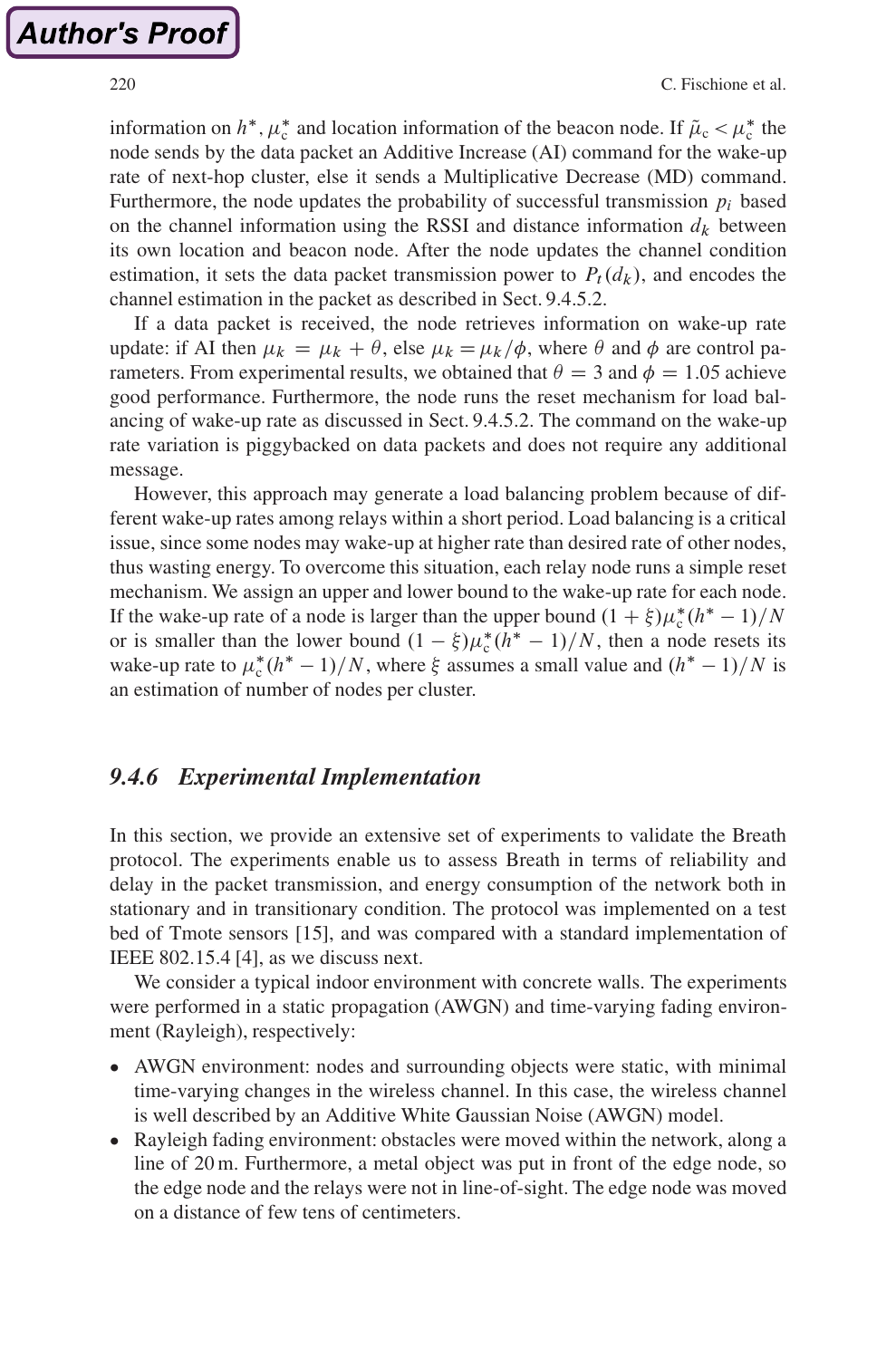

A node acted as edge node and generated packets periodically at different rates  $(\lambda = 5, 10, \text{ and } 15 \text{ pkt/s})$ . Fifteen relays were placed to mimic the topology in Fig. 9.2. The edge node was at a distance of 20 m far from the sink. The sink node collected packets and then computed the optimal solution as described in Sects. 9.4.4 and 9.4.5. The delay requirement was set to  $\tau = 1$  s and the reliability to  $\Omega = 0.9$ and 0:95. In other words, we imposed that packet must reach destination within 1s with a probability of  $\Omega$ . These requirements were chosen as representative for control applications.

We compared Breath against an implementation of the unslotted IEEE 802.15.4 [4] standard, which is similar to the randomized MAC that we use in this chapter. In such an IEEE 802.15.4 implementation, we set nodes to a fixed sleep schedule, defined by  $CT_{ac}$  were C is integer number (recall that  $T_{ac}$  is the maximum node listening time in Breath). We defined the case  $\mathcal{L}$  (low sleep), where the IEEE 802.15.4 implementation is set with  $C = 1$ , whereas we defined the case  $H$  (high sleep) by setting  $C = 4$ . The case H represents a fair comparison between Breath and IEEE 802.15.4, while in the case  $\mathcal L$  nodes are let to listen much longer time than nodes in Breath. The power level in the IEEE 802.15.4 implementation where set to  $-5$  dBm. We set the IEEE 802.15.4 protocol parameters to default values  $macMinBE = 3$ ,  $aMaxBE = 5$ ,  $macMaxCSMABackoffs = 4$ . Details follows in the sequel.

# *9.4.7 Protocol Performance*

In this subsection, we investigate the performance of Breath about the reliability, average delay, and energy consumption that can be achieved in a stationary configuration of the requirements, i.e., during the experiment there was no change of application requirements. Data was collected out of 10 experiments, each lasting 1 h. For performance of the protocol when the requirements are time varying, see [41].

#### **9.4.7.1 Reliability**

Figure 9.4 indicates that the network converges by Breath to a stable error rate lower than  $1 - \Omega$  and hence satisfies the required reliability with traffic rate  $\lambda = 10$  pkt/s, the delay requirement  $\tau = 1$ s, and  $\Omega = 0.9, 0.95$ . IEEE 802.15.4 H in AWGN channel provides the worse performance than the other protocols because of lower wake-up rate. Observe that  $\Omega = 0.9$  in Rayleigh fading environment gives the better reliability than  $\Omega = 0.95$  in AWGN channel due to higher wake-up rate to compensate the fading channel condition. Notice that the higher fluctuation of reliability between the number of received packets 2; 500 and 2; 800 for Rayleigh fading environment with  $\Omega = 0.95$  is due to deep attenuations in the wireless channel.

Figure 9.5 shows the reliability of Breath and IEEE 802.15.4  $\mathcal{L}$ ,  $\mathcal{H}$  as a function of the reliability requirement  $\Omega = 0.9, 0.95$  and traffic rate  $\lambda = 5, 10, 15$  pkt/s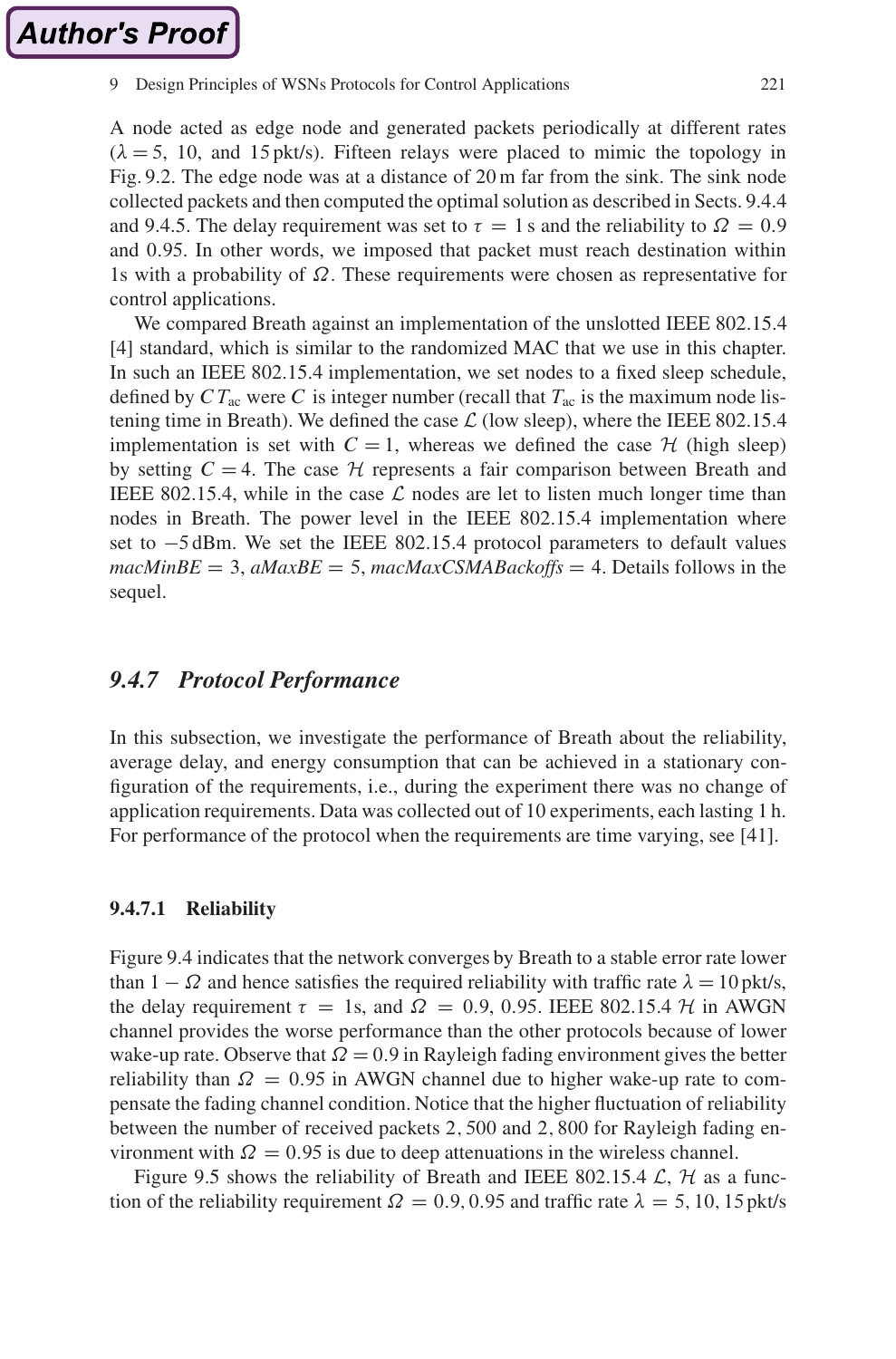

**Fig. 9.4** Convergence over time of the reliability for IEEE 802.15.4 L, H in AWGN, and Breath with reliability requirements  $\Omega = 0.9, 0.95$  and traffic rates  $\lambda = 10$  pkt/s in AWGN and Rayleigh fading environments





in AWGN and Rayleigh fading environments, with the vertical bars indicating the standard deviation as obtained out of 10 experimental runs of 1 h each. Observe that the reliability is stable around the required value for Breath, and this holds for different traffic rates and environments. However, IEEE 802.15.4  $\mathcal{L}$  and  $\mathcal{H}$  do not ensure the reliability satisfaction for large traffic rates. Specifically, IEEE 802.15.4  $H$  shows poor reliability in any case, and performance worsen as the environment moves from the AWGN to the Rayleigh fading. Furthermore, even though IEEE 802.15.4  $\mathcal L$  imposes that nodes wakes up more often, it does not guarantee a good reliability in higher traffic rates. The reason is found in the sleep schedule of the IEEE 802.15.4 case, which is independent of traffic rate and wireless channel conditions. The result is that the fixed sleep schedule is not feasible to support high traffic and time-varying wireless channels. Moreover, the fixed sleep schedule does not guarantee a uniform distribution of cumulative wake-up rate within certain time in a cluster, which means that there may be congestions. On the contrary, Breath presents an excellent behavior in any situation of traffic load and channel condition.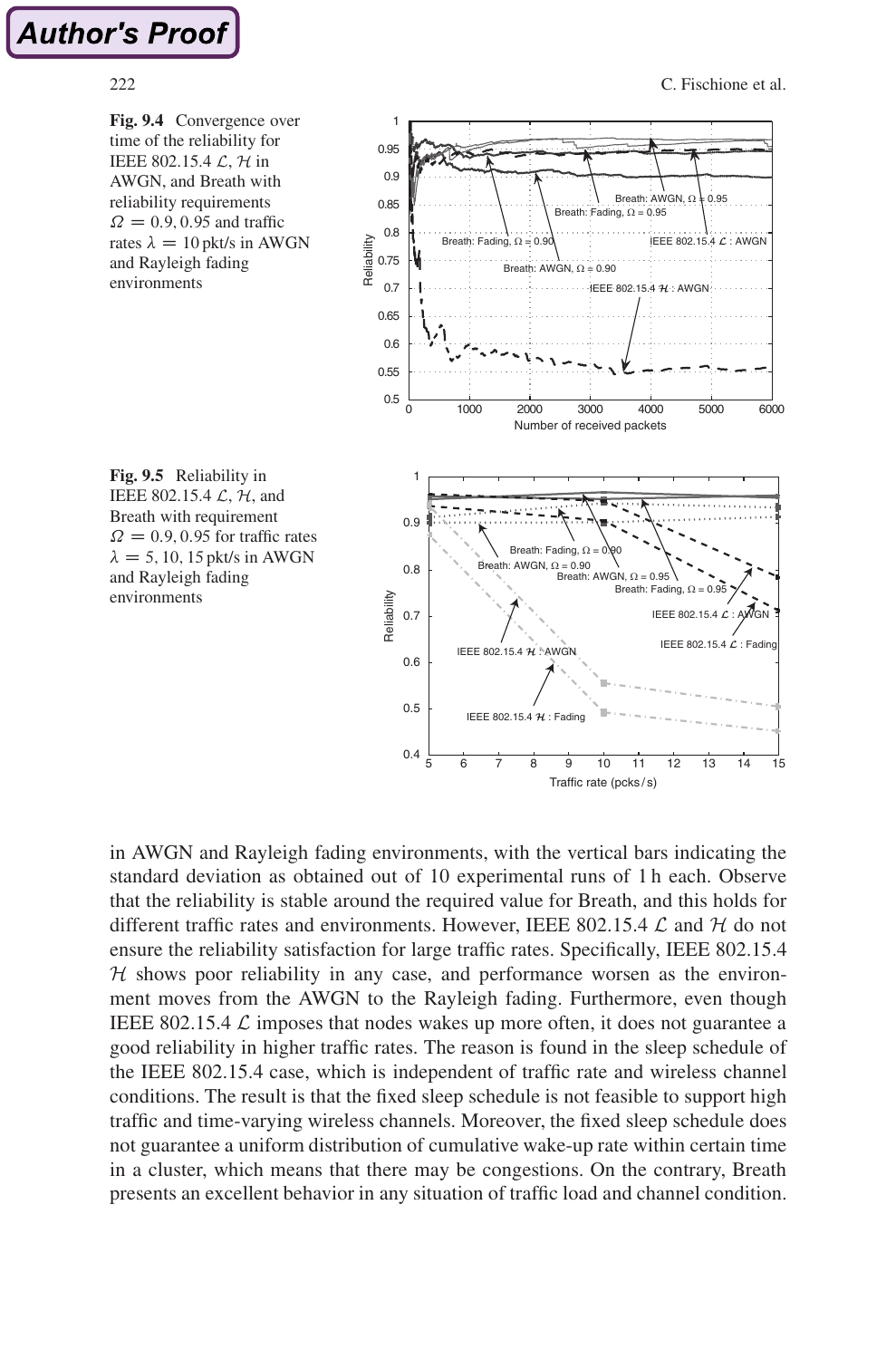



### **9.4.7.2 Delay**

In Fig. 9.6, the sample average of the delay for packet delivery of Breath, IEEE 802.15.4  $\mathcal L$  and  $\mathcal H$  are plotted as a function of the reliability requirement  $\Omega$  and traffic rate  $\lambda$  in AWGN and Rayleigh fading environments, with the vertical bars indicating the standard deviation of the samples around the average. The sample variance of the delay exhibits similar behavior as the average. The delay meets quite well the constrains. Observe that delay decreases as the traffic rate rises. This is due to that Breath increases linearly the wake-up rate of nodes when the traffic rate increases (see (9.4)). The delay is larger for worse reliability requirements. Note that (9.4) increases as the reliability requirement  $\Omega$  increases. IEEE 802.15.4  $\mathcal L$  has lower delay than IEEE 802.15.4  $H$  because nodes have higher wake-up time. Breath has an intermediate behavior with respect to IEEE 802.15.4  $\mathcal L$  and  $\mathcal H$  after  $\lambda = 7$ . From these experimental results, we conclude that both Breath and IEEE 802.15.4 meet the delay requirement. However, notice that the delay for IEEE 802.15.4 is related to only packet successfully received, which may be quite few.

#### **9.4.7.3 Duty Cycle**

In this section, we study the energy consumption of the nodes.

As energy performance indicator, we measured the node's duty cycle, which is the ratio of the active time of the node to the total experimental time. Obviously, the lower is the duty cycle, the better is the performance of the protocol on energy consumption.

Figure 9.7 shows the sample average of duty cycle of Breath, IEEE 802.15.4  $\mathcal{L}$ and H with respect to the traffic rates  $\lambda = 5$ , 10, 15 pkt/s and  $\Omega = 0.9, 0.95$ , both in AWGN and in Rayleigh fading environments, with the vertical bars indicating the standard deviation of the samples. Note that IEEE 802.15.4  $\mathcal L$  and  $\mathcal H$  do not exhibit a clear relationship with respect to traffic rate and have almost flat duty cycle around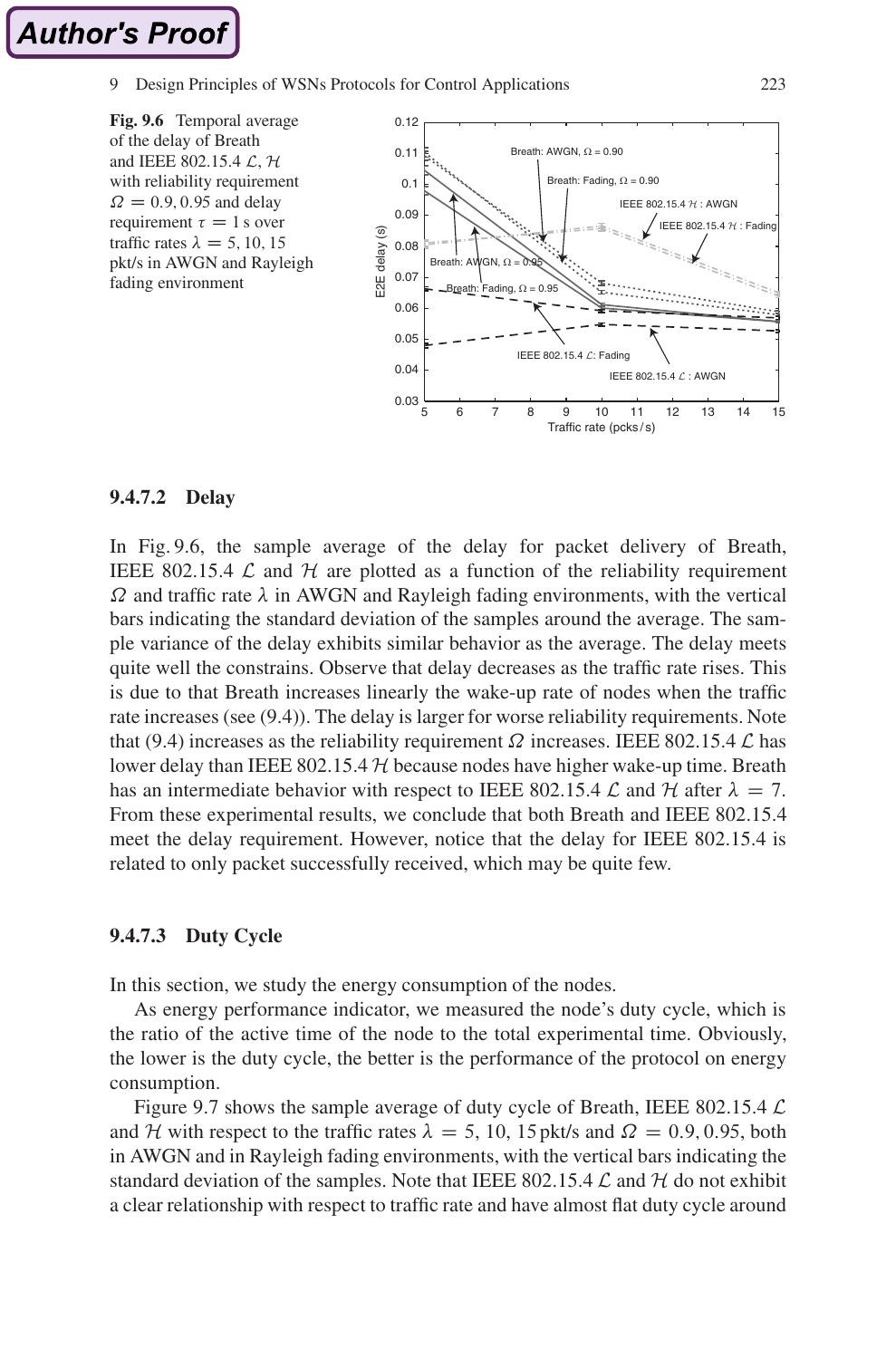

**Fig. 9.7** Sample average of the node's duty cycle in IEEE 802.15.4  $\mathcal{L}, \mathcal{H}$ and Breath with reliability requirement  $\Omega = 0.9, 0.95$ for traffic rates  $\lambda = 5, 10, 15$  pkt/s in AWGN and Rayleigh fading environments



**Fig. 9.8** Distribution of the duty cycle in each node with  $N = 15$  relays. The reliability requirement is  $\Omega = 0.95$  and traffic rate is  $\lambda = 5$  pkt/s

42 and 18%, respectively, because of fixed sleep time. Considering Breath, observe that the duty cycle increases linearly with the traffic rate and reliability requirement. As for the delay, this is explained by (9.4). Since Breath minimizes the total energy consumption on the base of a tradeoff between wake-up rate and waiting time of beacon messages (recall the analysis in Sect. 9.4.3.3), lower wake-up rates do not guarantee lower duty cycle. Observe that choosing a lower active time for the nodes of the IEEE 802.15.4 implementation would obviously obtain energy savings comparable with Breath; however, the reliability of the IEEE 802.15.4 implementation would be heavily affected (recall Fig. 9.5). In other words, ensuring a duty cycle for the IEEE 802.15.4 implementation comparable with Breath would be very detrimental with respect to the reliability.

Figure 9.8 shows the experimental results for the duty cycle of each relay node for  $\lambda = 5$  pkt/s and  $\Omega = 0.95$ . A fair uniform distribution of the duty cycles among all nodes of the network is achieved. This is an important result, because the small variance of the wake-up rate among nodes signifies that duty cycle and load are uniformly distributed, with obvious advantages for the network lifetime.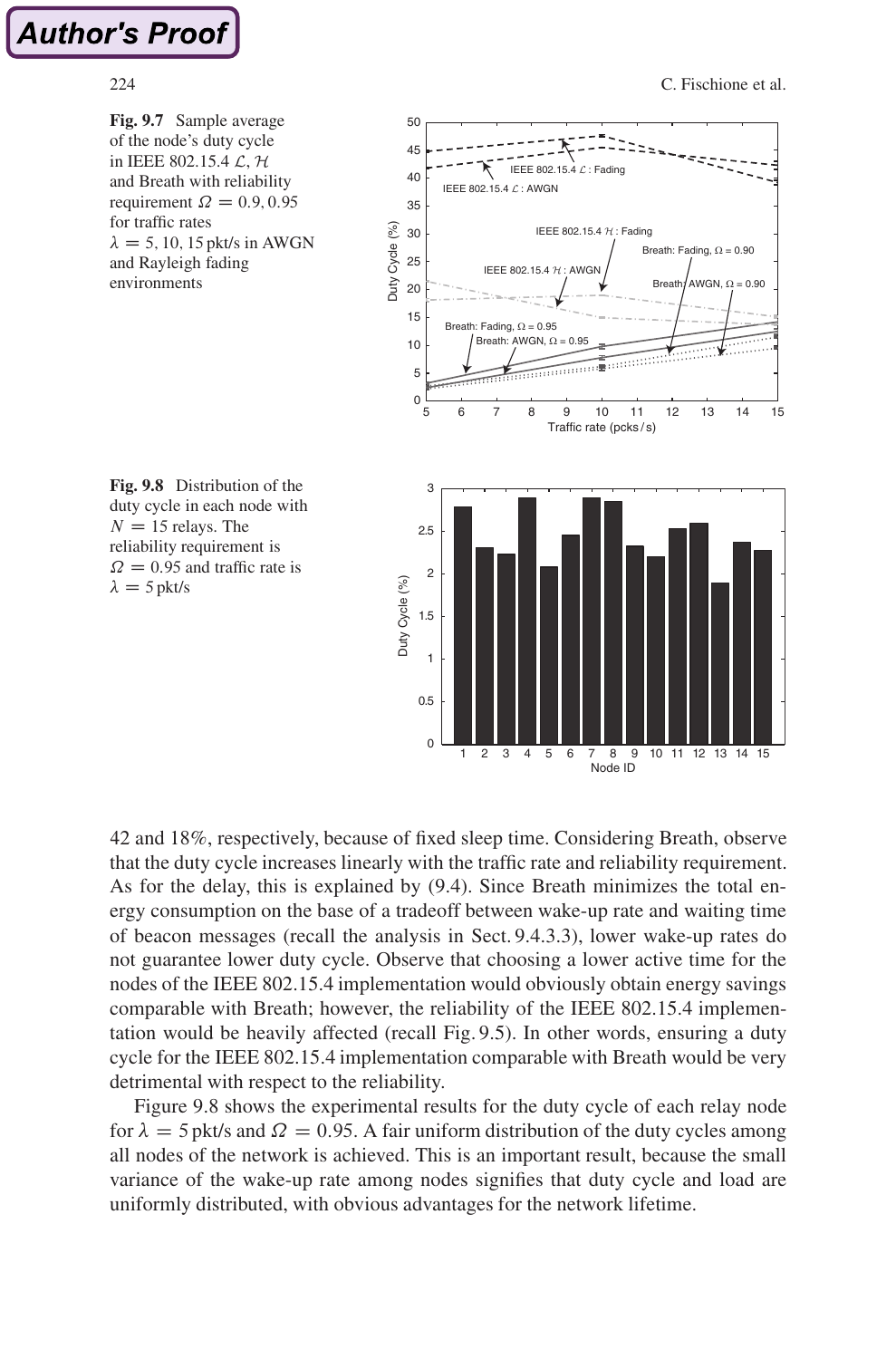



Figure 9.9 reports the case of several networks, where each network corresponds to a number of relays between the edge and the sink in an AWGN environment. From the figure it is possible to evaluate how much Breath extends the network lifetime compared to IEEE 802.15.4  $\mathcal L$  and  $\mathcal H$ . Observe that the duty cycle is proportional to the density of nodes. Hence, the network lifetime is extended fairly by adding more nodes without creating load balancing problems.

Finally, Breath uses a radio power control, so that further energy savings are actually obtained with respect to the IEEE 802.15.4 implementation.

# **9.5 TREnD**

In this section, we present the TREnD protocol. The acronym remarks the significant characteristics simultaneously embraced by the protocol as opposed to other solutions available from the literature: timeliness, reliability, energy efficiency, and dynamic adaptation. TREnD is an energy-efficient protocol for control applications over WSNs organized into clusters.

### *9.5.1 System Model*

TREnD considers a general scenario for an industrial control application: the state of a plant must be monitored at locations where electrical cabling is not available or cannot be extended, so that wireless sensor nodes are an appealing technology.

Information taken by nodes, which are uniformly distributed in clusters, is sent to the sink node by multi-hop communication. The clustered topology is motivated by the energy efficiency, since transmitting data directly to the sink may consume more than routing through relays. The cluster formation problem has been thoroughly investigated in the literature and is out of the targets of this chapter (see, e.g., [35, 37]).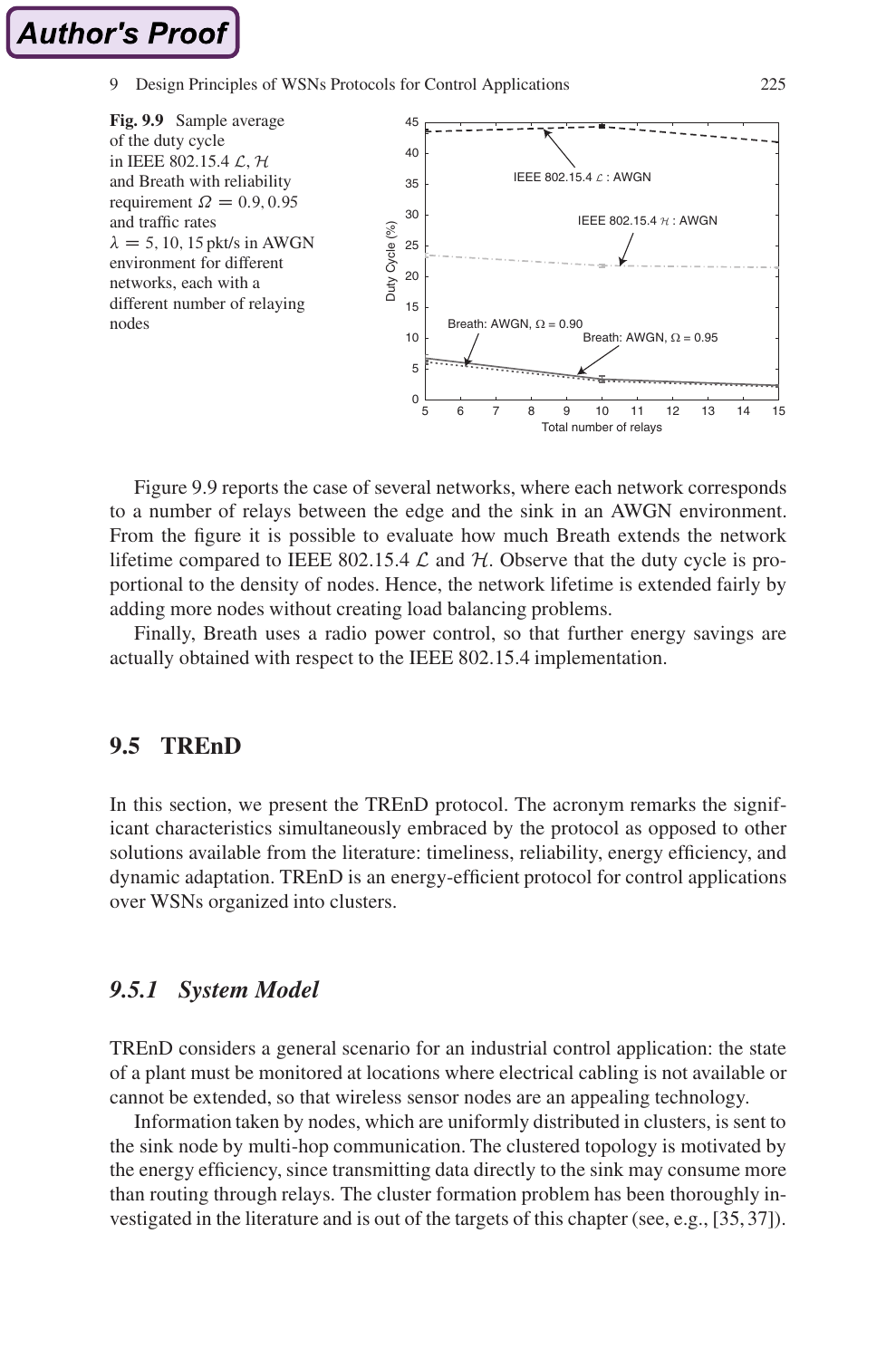

**Fig. 9.10** Experimental setup

In Fig. 9.10, the system model is reported. Nodes are deployed in an indoor environment with rooms. Each dotted curve defines a cluster of nodes. Nodes of a cluster can send packets only to the nodes of next cluster toward the controller, which takes appropriate actions upon the timely and reliable reception of source information. Hence, nodes not only send their sensed data, but also forward packets coming from clusters further away from the sink. The network controller is the sink node, which, being a node of the networks, is equipped with light computing resources.

We assume that the controller knows cluster locations and the average number of nodes in each cluster, and nodes know to which cluster they belong. The controller can estimate the amount of data generated by each cluster, which is used to adapt the protocol to the traffic regime. These assumptions are reasonable in industrial environments [2].

# *9.5.2 TREnD Protocol Stack*

In this section, we introduce the protocol stack of TREnD.

Similarly to SERAN [9], the routing algorithm of TREnD is hierarchically subdivided into two parts: a static route at interclusters level and a dynamical routing algorithm at node level. This is supported at the MAC layer by an hybrid TDMA and carrier sensing multiple access (TDMA/CSMA) solution.

The static schedule establishes which one is the next cluster to which nodes of a given cluster must send packets by calculating the shortest path from every cluster to the controller. The network controller runs a simple combinatorial optimization problem of latency-constrained minimum spanning tree generation [42]. Alternatively, if the number of clusters is large, the static routing schedule is precomputed offline for a set of cluster topologies and stored in the sink node in a look-up array. No intra cluster packet transmission is allowed.

The static routing algorithm is supported at MAC level by a weighted TDMA scheme that regulates channel access among clusters. Nodes are awake to transmit and receive only during the TDMA-slot associated with the cluster for transmission and reception, respectively, thus achieving consistent energy savings. The organization of the TDMA-cycle must consider the different traffic regimes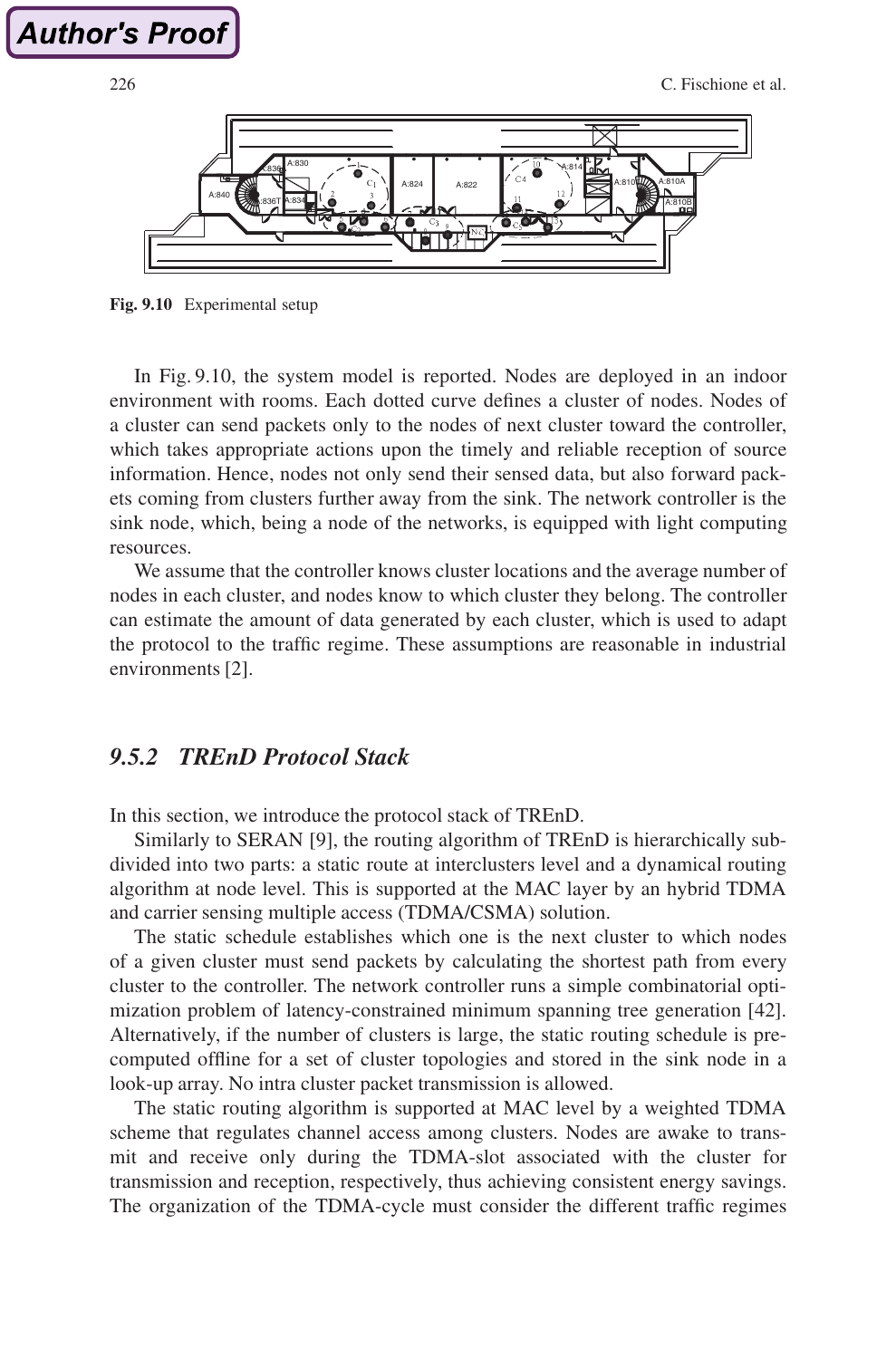

depending on the cluster location. Since clusters closer to the sink may experience higher traffic intensity, more than one transmitting TDMA-slot can be assigned to them. It is natural to first forward packets of clusters close to the controller, since this minimizes the storage requirement in the network. To minimize the global forwarding time, the evacuation of packets of a cluster is scheduled path-by-path. By following these rules, the controller is able to generate an appropriate TDMA scheduling table.

The dynamic routing is implemented by forwarding the packets to a node within the next-hop cluster in the path chosen at random, as proposed in [27] and [35]. In such an operation, no cluster-head node is needed within clusters, and nodes need to be aware only of the next-hop cluster connectivity. The procedure for random selection of next-hop node is performed by considering a duty cycling in the receiving cluster combined with beacon transmissions.

The communication stage between nodes during a TDMA-slot is managed at MAC layer by a *p*-persistent CSMA/CA scheme to offer flexibility for the introduction of new nodes, robustness to node failures, and support for the random selection of next-hop node. As we will see in Sect. 9.5.5, in hybrid TDMA/CSMA solutions the *p*-persistent MAC gives better performance than the binary exponential backoff mechanism used by IEEE 802.15.4.

MAC operations of nodes are described in the following. Each node in the transmitter cluster having a packet to be sent wakes up in CSMA-slots with probability  $\alpha$  and enters in listening state. At the receiver cluster, each node wakes up with probability  $\beta$  and multicasts a small length of beacon message to the nodes in the transmitter cluster. An awake node that correctly receives the beacon at the transmitter side, senses the channel and, if clean, tries to unicast its packet to the beacon sender. An acknowledgement (ACK) may conclude the communication if a retransmission mechanism is implemented. If no beacon is sent or there is a collision, the awake nodes in the transmitter cluster keep on listening in the next CSMA-slot with probability  $\alpha$  or go to sleep with probability  $1 - \alpha$ .

If we compare TREnD to SERAN [9], we see that SERAN has the drawback that nodes in the receiver cluster have to be listening for the overall TDMA-slot duration, due to a contention-based transmission of the ACKs. In TREnD, the selection of the forwarding nodes follows a random policy regulated by  $\beta$ . The main advantage of this novel solution is the absence of delays between packets exchange during a CSMA-slot. This allows TREnD to work with a much higher traffic regime when compared to SERAN.

TREnD offers the option of data aggregation to fairly distribute the traffic load and energy consumption among clusters. The aggregation has the advantage of reducing the number of TDMA-slots per cluster and of the traffic for clusters closer to the sink. However, packet aggregation gives significant advantages only when the traffic is sufficiently high, as we will see in Sect. 9.5.5, because nodes have to idlelisten longer to catch more than one packet per time and perform the aggregation, and idle-listening is energy inefficient.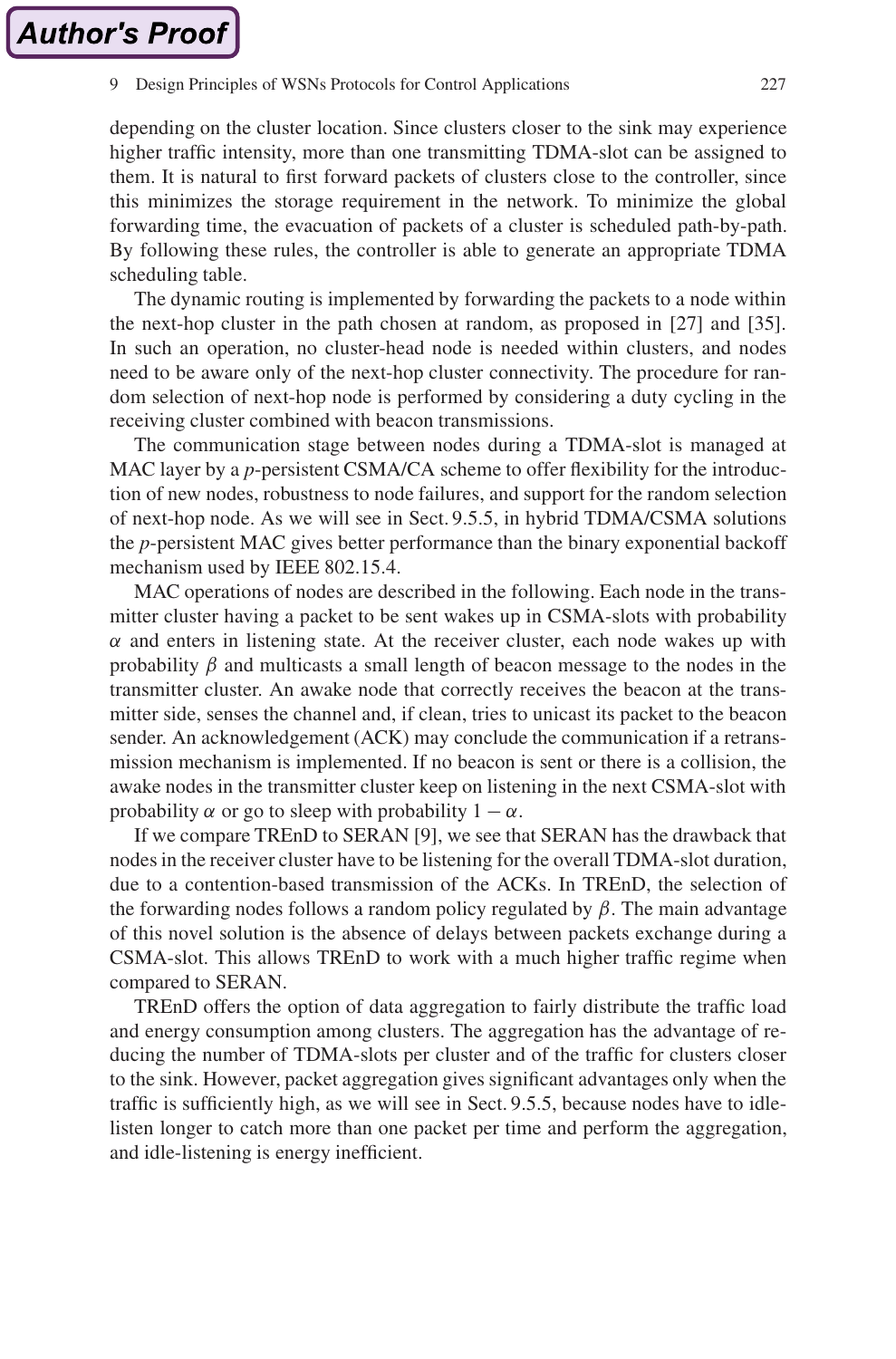

228 C. Fischione et al.

# *9.5.3 Protocol Optimization*

In this section, optimization problem (9.1) to select the TREnD protocol parameters assumes the following form:

$$
\min_{S,\alpha,\beta} E_{\text{tot}}(S,\alpha,\beta) \tag{9.14a}
$$

$$
s.t \quad R(S, \alpha, \beta) \ge \Omega \tag{9.14b}
$$

$$
Pr[D(S, \alpha, \beta) \le D_{\text{max}}] \ge \Pi. \tag{9.14c}
$$

In this problem,  $E_{\text{tot}}(S, \alpha, \beta)$  is the total energy consumption of the network and  $R(S, \alpha, \beta)$  is the reliability constraint and  $\Omega$  is the minimum desired reliability imposed by the control application. We denote by  $D(S, \alpha, \beta)$  the random variable describing the distribution of the latency, by  $D_{\text{max}}$  the maximum latency desired by the control application, and by  $\Pi$  the minimum probability with which such a maximum latency should be achieved. The parameters  $\Omega$ ,  $D_{\text{max}}$ , and  $\Pi$  are the requirements of the control application. The decision variables of the optimization problem are the TREnD parameters, namely the TDMA-slot duration S, the access probability  $\alpha$  and the wake-up probability in reception  $\beta$ . In the following, we develop the expressions needed in the optimization problem, and derive the solution.

#### **9.5.3.1 Energy Consumption**

The total energy consumed by the network over a period of time is given by the combination of two components: listening and transmitting cost.<sup>1</sup>

Listening for a time  $t$  gives an energy consumption that is the sum of a fixed wake-up cost  $E_w$  and a time-dependent cost  $E_l t$ . The energy consumption in transmission is given by four components: beacon sending  $E_{bc}$ , CCA  $E_{ca}$ , packet sending  $E_{\text{pkt}}$  and ACK sending  $E_{\text{ack}}$ .

Consider a general topology with  $N$  nodes per cluster and suppose that there are G paths in the static routing scheduling (recall Sect. 9.5.2). Let  $h_i$  be the number of clusters (hops) per path, we define  $h_{\text{max}} = \max_{i=1,\dots,G} h_i$ . We define also W, as the number of listening TDMA-slots in a TDMA-cycle.

Recalling that the TDMA-cycle is  $T_{\text{cyc}} = SM_s$ , where  $M_s$  is the number of TDMA-slots in a TDMA-cycle, we have the following result:

*Claim.* Given traffic rate  $\lambda$ , the total energy consumed in a period  $T_{\text{tot}}$  is

$$
E_{\text{tot}}(S, \alpha, \beta) = \frac{T_{\text{tot}}}{\gamma S} \sum_{j=1}^{\lambda T_{\text{cyc}}} j\alpha\beta E_{\text{cca}} + T_{\text{tot}} M_s \lambda (E_{\text{pkt}} + E_{\text{ack}}) + \beta \frac{N W T_{\text{tot}}}{M_s} \left(\frac{E_{\text{bc}}}{\delta} + \frac{E_{\text{w}}}{S} + E_l\right).
$$
 (9.15)

 $<sup>1</sup>$  Note that the costs for the initialization of the network are negligible in the energy balance.</sup>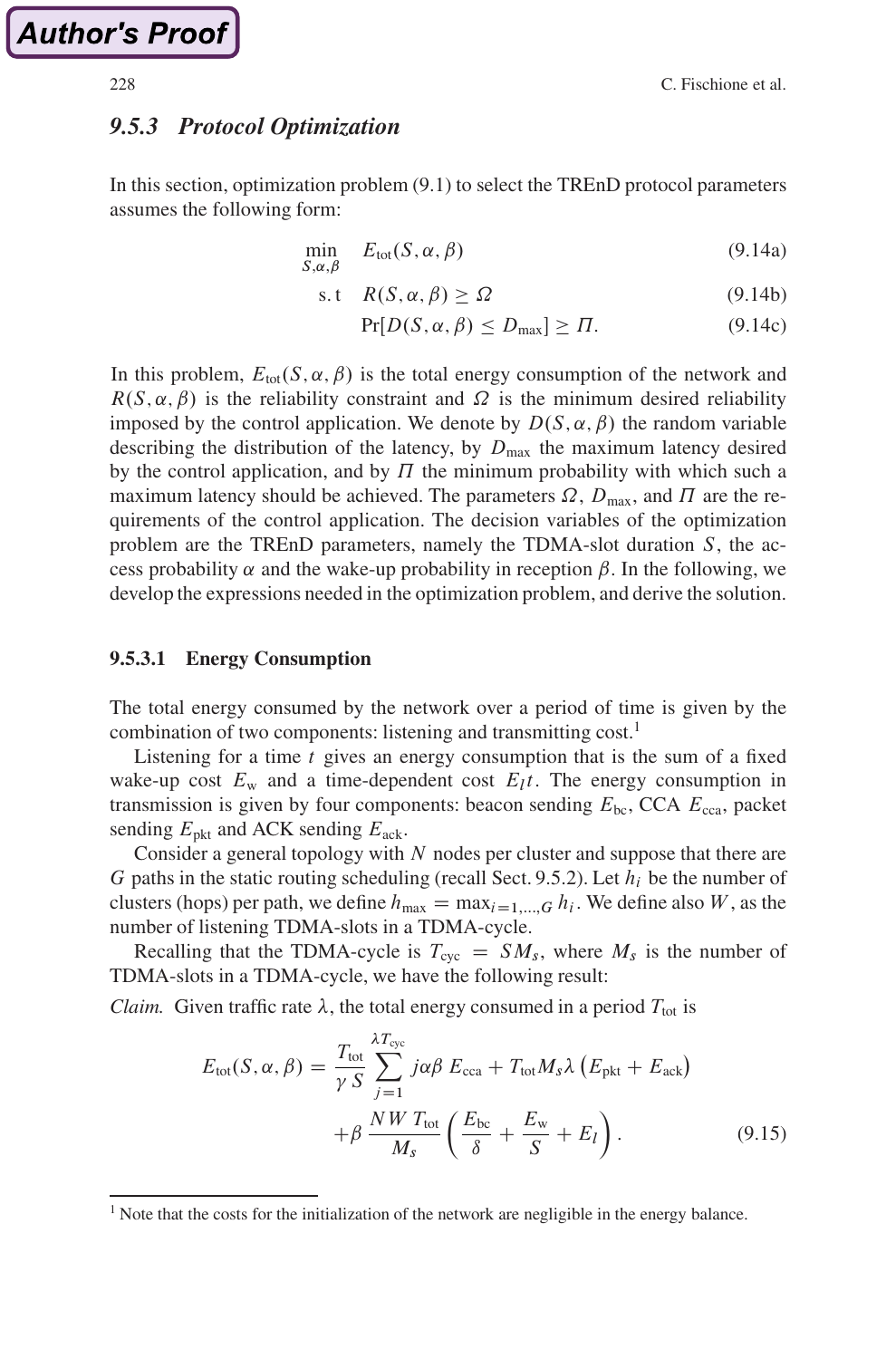*Proof.* A proof is provided in [43].  $\Box$ 

#### **9.5.3.2 Reliability Constraint**

Considering the *p*-persistent slotted CSMA MAC and the duty cycling in reception, we have the following result:

*Claim.* The probability of successful transmission in a CSMA-slot while there are k packets waiting to be forwarded in the cluster is

$$
p_k = \gamma \ p_{bc} \left( 1 - (1 - \alpha)^k \right) \left( 1 - p_{cl} \right)^{\alpha(k-1)},\tag{9.16}
$$

where  $p_{bc} = \gamma N \beta (1 - \beta)^{N-1}$  is the successful beacon probability and  $p_{c1}$  is the probability of an erroneous sensing of a node, when it competes with another node.

*Proof.* A proof is provided in [43].  $\Box$ 

In TREnD, a radio power control is implemented, so that the attenuation of the wireless channel is compensated by the radio power, which ensures a desired packet loss probability, as proposed in [44] and [45]. As a consequence of the power control, the channel can be abstracted by a random variable with good channel probability  $\gamma$ . Such a modeling has been adopted also in other related works (e.g., [9, 22]). Considering the collision probability  $p_{\text{cl}}$ , we observe that for optimization purposes an upper bound suffices. Experimental results show that a good upper bound is  $p_{\text{cl}} = 0.2$ .

By using Claim 9.5.3.2, we can derive the following result:

*Claim.* Let  $V(n) = \{1-p_n, 1-p_{n+1}, ..., 1-p_k\}$ , where  $p_n$  is the generic term given in (9.16) and  $A(n) = [a_{i,j}]_{M_c}^{S-k+n}$  be a matrix containing all the  $M_c$  combinations with repetition of the elements in  $V(n)$ , taken in groups of  $S - k + n$  elements. Let  $h_{\text{max}}$  be the maximum number of hops in the network. Then, the reliability of TREnD is

$$
R(S, \alpha, \beta) = \left[ \sum_{n=0}^{k} \frac{k-n}{k} \prod_{l=n+1}^{k} p_l \left( \sum_{i=1}^{M_c} \prod_{j=1}^{S-k+n} a_{i,j} \right) \right]^{h_{\text{max}}}.
$$
 (9.17)

*Proof.* A proof is provided in [43].  $\Box$ 

With packet aggregation enabled, the following result holds:

*Claim.* Let  $h_i$  be the number of hops in the path i. Let  $R_z$  be the reliability in a single hop when *z* packets are aggregated. The reliability of a packet that experiences j hops to the controller is

$$
R_j^{\text{ag}}(S, \alpha, \beta) = R_{j-1}^{\text{ag}} r_{B_i - j + 1}, \qquad (9.18)
$$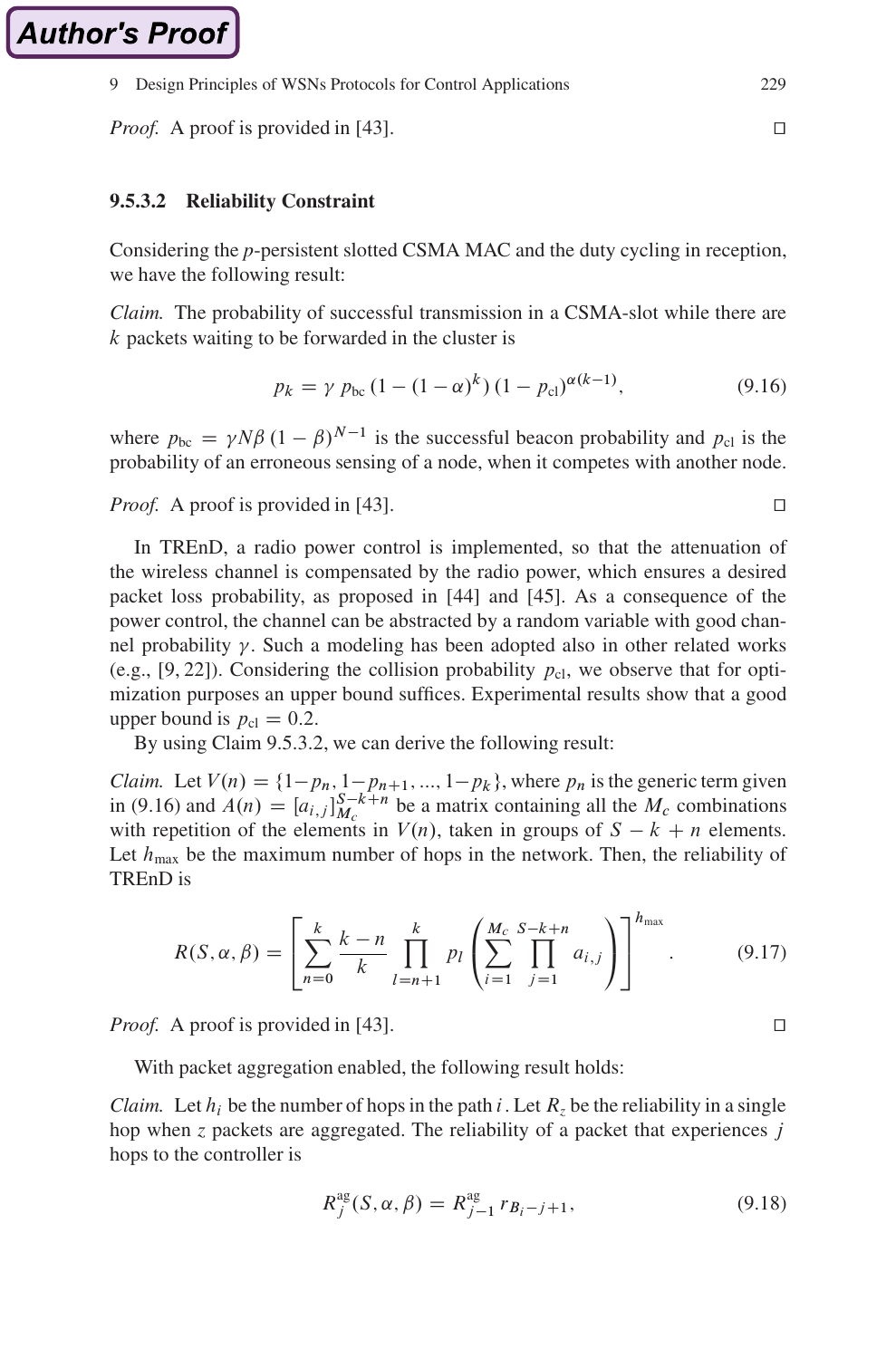

230 C. Fischione et al.

where 
$$
r_j = \sum_{i=1}^j (1 - r_{i-1}) \prod_{z=1}^{j-i+1} R_z
$$
, with  $r_0 = 0$ .

*Proof.* A proof is provided in [43].

If the data aggregation is disabled or the size of aggregated packets does not change significantly, then we can simplify (9.18) and obtain the relation in (9.17). The previous claims are illustrated and verified by experiments in [43].

#### **9.5.3.3 Latency Constraint**

The furthest cluster from the controller is the one experiencing the highest latency. Therefore, the latency of packets coming from such a cluster must be less than or equal to a given value  $D_{\text{max}}$  with a probability  $\Pi$ .

Recalling that the maximum number of hops in the network is  $h_{\text{max}}$ , an upper bound on the TDMA-slot duration S is  $S_{\text{max}} = D_{\text{max}}/h_{\text{max}}$ . Then, we can provide the following result:

*Claim.* The latency constraint in (9.14c) is well approximated by

$$
Pr[D(S, \alpha, \beta) \le D_{\text{max}}] \approx 1 - \frac{1}{2} \text{erfc}\left(\frac{A - \mu}{\sigma}\right),\tag{9.19}
$$

where 
$$
A = \begin{cases} S & \text{if } S \le \frac{D_{\text{max}}}{h_{\text{max}}} \\ D_{\text{max}} - (h_{\text{max}} - 1)S & \text{if } S > \frac{D_{\text{max}}}{h_{\text{max}}} \end{cases}
$$
  

$$
\mu = \sum_{j=1}^{k} 1/p_j, \text{ and } \sigma^2 = \sum_{j=1}^{k} (1 - p_j) / p_j^2.
$$

*Proof.* A proof is provided in [43].  $\Box$ 

### **9.5.3.4 Protocol Optimization**

In the previous subsection, we have established the expressions of the energy consumption in (9.15), the reliability in (9.18), and the latency constraint in (9.19). We observe that all these expressions are highly nonlinear in the decision variables. Sensor nodes are not equipped with a high processing capacity to use these equations, therefore, we provide a computationally affordable suboptimal solution to the optimization problem. In the following, we show that such a strategy still gives satisfactorily results.

First, we provide an empirical result on the access probability  $\alpha$  and wake-up probability  $\beta$ , for a given TDMA-slot duration S.

*Claim.* Let N be the number of nodes is a cluster. Let  $\lambda$  be the traffic rate, the access probability  $\alpha^*$ , and the wake-up probability  $\beta^*$ , which optimize the reliability in (9.17), are

$$
\Box
$$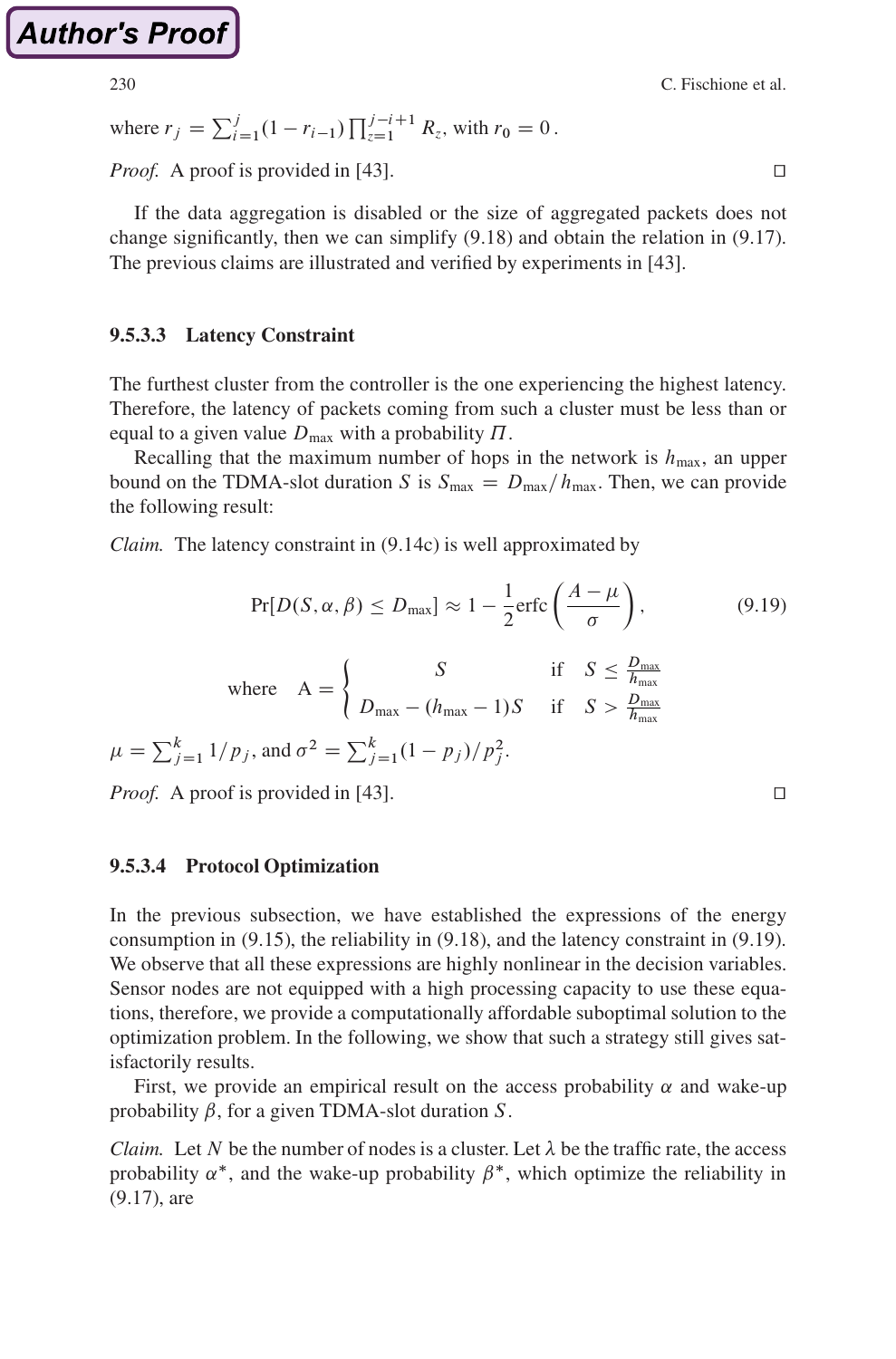

$$
\alpha^* = \frac{c_1}{\lambda \, S \, M_s + c_2} \qquad \beta^* = \frac{1}{N}.\tag{9.20}
$$

with coefficients  $c_1 = 2.17, c_2 = 1.81$ .

*Proof.* A proof is provided in [43].  $\Box$ 

We note here that such choices are suboptimal because are limited to strategies with constant access and wake-up probabilities per each node.

By using (9.20) for the access probability and wake-up probability, and by assuming S as a real-valued variable, we can show that  $E_{\text{tot}}$ , given in (9.15), is a convex and monotonically decreasing function of S. It follows that a simple solution for the TDMA-slot duration,  $S^*$ , is given by the maximum integer value of S that satisfies one out of the two constraints in the problem (9.14a), which are given explicitly by  $(9.18)$  and  $(9.19)$ , respectively. The search of the optimal S can be done by a simple additive increasing multiplicative decreasing algorithm, which we initialize by observing that  $S^* \leq S_{\text{max}}$ . Indeed, as shown in Sect. 9.5.3.3, the maximum latency requirement  $D_{\text{max}}$  provides an upper bound for S, given by  $S_{\text{max}} = D_{\text{max}}/h_{\text{max}}$ .

# *9.5.4 Protocol Operation*

Suppose that the network user deploys a WSN of nodes implementing the TREnD protocol, and sets the desired control application requirements  $\Omega$ ,  $D_{\text{max}}$ , and  $\Pi$ . During an initial phase of operation the sink node retrieves the traffic and the cluster topology by the received packets. After computing or reading from a look-up array the static routing schedule and TDMA-cycle, the sink computes the optimal parameters as described in Sect. 9.5.3.4. Then, the sink communicates these values to the nodes of the network by tokens. Such a token passing procedure ensures synchronization among nodes and allows for initializing and self-configuring of the nodes to the optimal working point of the protocol. The token is then forwarded by the nodes closer to the sink to other nodes of the clusters far away by using the ACK mechanism described in [9]. Such tokens need also to be updated so that our protocol adapts dynamically to new nodes added in the clusters, variations in the source traffic, control application requirements, and time drift of the clocks. We experienced that a 20 TDMA-cycles period for the refreshing procedure gives satisfactory performance to maintain an optimal network operation with negligible extra energy consumption.

# *9.5.5 Experimental Implementation and Validation*

In this section, we present a complete implementation of TREnD by using TinyOS 2.x [46] and Tmote Sky nodes[15]. To benchmark our protocol, we implemented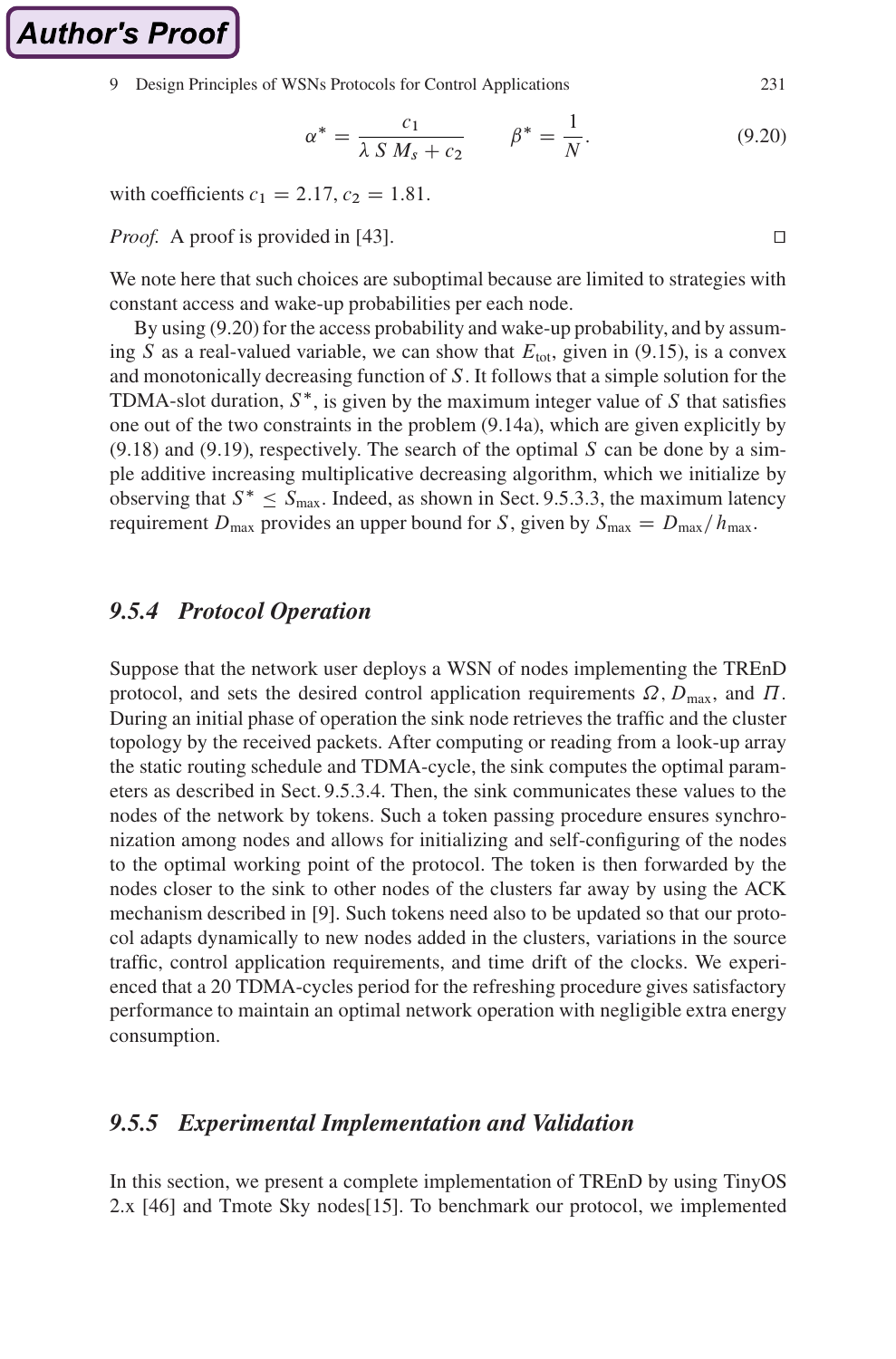also SERAN [9] and IEEE 802.15.4 [4]. Recall that IEEE 802.15.4 is the base for WirelessHart and other protocols for industrial automation, and that there is no other protocol available from the literature that is energy efficient, and ensures reliable and timely packet transmission, as we summarized in Table 9.1. We used the default MAC parameters of IEEE 802.15.4 so that the protocol fits in the higher level TDMA structure and routing algorithm of SERAN and TREnD.

We reproduced the reference test-bed topology reported in Fig. 9.10, where clusters are placed in an indoor environment. Each cluster is composed by 3 sensors, deployed at random within a circle with one meter radius. We analyze different scenarios with different sets of traffic rate  $\lambda$  and control application requirements ( $\Omega$ ,  $D_{\text{max}}$ , and  $\Pi$ ), which we report in Table 9.2. For each scenario, Table 9.2 shows also the optimal TDMA-slot duration, access and wake-up probabilities as obtained by the optimization in Sect. 9.5.3.4. We measured the duty cycle of nodes as indicator of the energy efficiency.

### **9.5.5.1 Performance Comparison**

In the first set of experiments, we show the performance improvements in TREnD, when compared to SERAN. In Fig. 9.11, the reliability is reported as function of the traffic rate  $\lambda$ , by fixing  $\Omega = \Pi = 95\%$ , and  $D_{\text{max}} = 3, 9$  s. TREnD has high reliability for all traffic rate conditions and SERAN is significantly outperformed. In particular with  $D_{\text{max}} = 3$  s, as traffic rate increases over  $\lambda = 0.3$  pkt/s, the reliability of SERAN significantly decreases.

**Table 9.2** Application requirements and experimental results

| Scenario $\lambda$ |                           |                        |      |                           |            |           |
|--------------------|---------------------------|------------------------|------|---------------------------|------------|-----------|
|                    |                           | $D_{\text{max}}$ $\Pi$ | - S2 | $S^*$                     | $\alpha^*$ | $\beta^*$ |
| $\mathcal{LR}$     | $0.1$ pkt/s $9 \text{ s}$ |                        |      | 95\% 95\% 3.3 \ 0.41 0.33 |            |           |
| HR                 | $0.3$ pkt/s $3$ s         |                        |      | 95\% 95\% 1.2 s 0.43 0.33 |            |           |



**Fig. 9.11** TREnD and SERAN: reliability vs. traffic rate  $\lambda$ , for  $\Omega = \Pi = 95\%$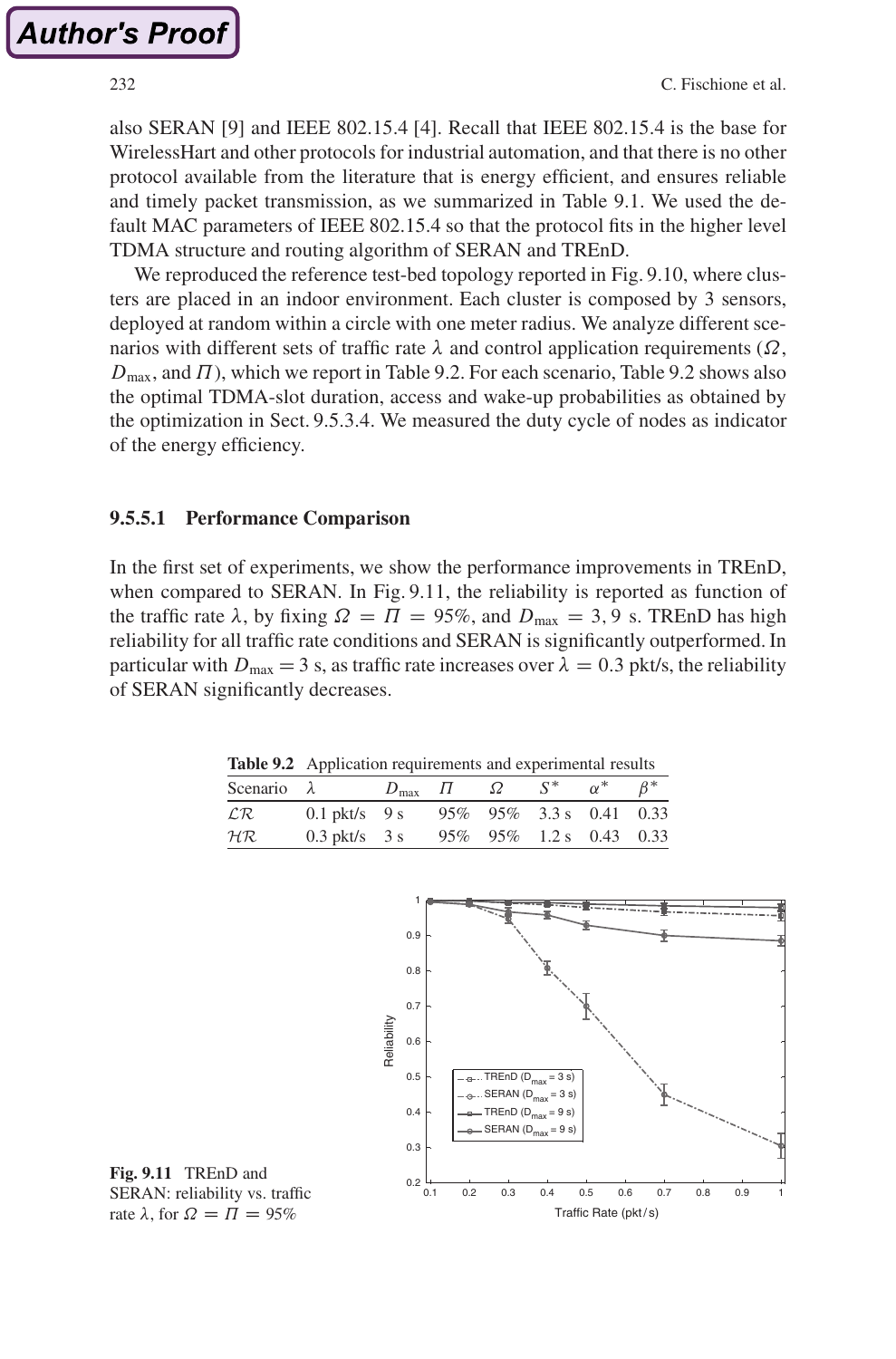



In Fig. 9.12, we compare the energy consumption of the two protocols, showing the average duty cycle of each node, for fixed  $\Omega = \Pi = 95\%$ ,  $D_{\text{max}} = 3$  s and  $\lambda = 0.3$  pkt/s. As discussed above, in this operative condition both SERAN and TREnD meet the reliability and latency constraints. By implementing TREnD with data aggregation, we observe a more balanced duty cycle among clusters, particularly for the last hop clusters. However, the price to pay for having a better load balancing is a slight increasing of the average duty cycle. In fact, TREnD presents a slightly higher duty cycle for most of the nodes, but it reduces to about 30% of the energy consumption for nodes 7, 8, and 9 (cluster  $C_3$ ), which are critical for the network operation since they also forward information from clusters  $C_1$  and  $C_2$ . This suggests that packet aggregation is a viable choice only for the clusters supporting high traffic, as those next to the sink. Hence, it is recommended to implement packet aggregation only for those clusters, while for the others no aggregation is needed. In conclusion, TREnD ensures higher reliability, load balancing and a longer network lifetime than SERAN, without any significant difference in the complexity of the scheme.

Given these results, in the following performance evaluation of TREnD we disregard SERAN and consider IEEE 802.15.4. We present two sets of experimental results, evaluated for scenarios  $\mathcal{LR}$  and  $\mathcal{HR}$  as specified in Table 9.2. Figure 9.13 reports the average values of reliability, latency, and duty cycle as achieved by the experiments for TREnD and IEEE 802.15.4. Data of clusters belonging to the same paths are joined by lines. We see that TREnD always ensures the satisfaction of the reliability and latency constraints specified in Table 9.2. TREnD guarantees much better reliability, in particular for cluster  $C_1$  (3 hops). In fact in  $C_1$ , IEEE 802.15.4 does not fulfill the requirement. The average latency of IEEE 802.15.4 is slightly lower than TREnD, but observe that the latency of IEEE 802.15.4 is computed only for packets arriving successfully at the sink. We observe similar behavior also for other scenarios.

Finally, we present some results about the duty cycle. According to the traffic load supported by the clusters and their allotted TDMA time slots, we observe that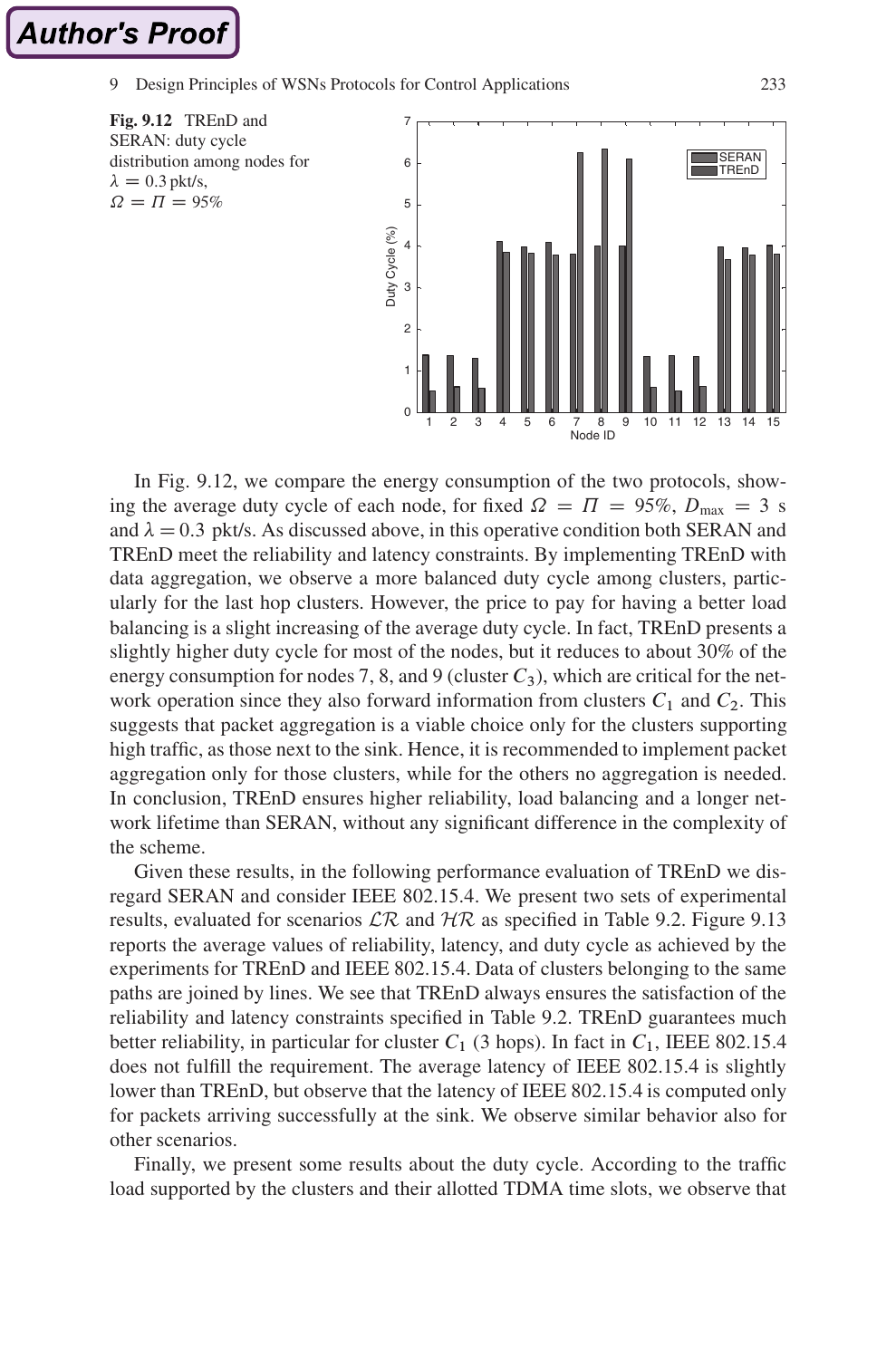

**Fig. 9.13** TREnD and IEEE 802.15.4: reliability, latency, and duty cycle for scenarios  $\mathcal{LR}$  and  $H \mathcal{R}$ 

the duty cycle depends on the number of times a cluster wakes up for the forwarding procedure. The duty cycle is the same for the clusters far away from the sink  $(C_1)$ and  $C_4$ , see Fig. 9.10), but for all other clusters TREnD gives a consistent reduction of the duty cycle with respect to IEEE 802.15.4.

We remark here that the duty cycle strongly depends on the traffic load in the network. In Dozer [26], an average duty cycle 0:2% is achieved for a network of 40 nodes with a packet generation period of 120 s each (total traffic load  $\simeq 0.3$  pkt/s). TREnD gives an average duty cycle 2:5%, but the total traffic load is much higher  $(\simeq 5$  pkt/s) than Dozer.

### **9.5.5.2 Dynamic Adaptation**

In the previous section, we used a static network topology where each node is placed at fixed position and the application requirements do not change with time. In this section, we show the dynamical behavior of the protocol. As we discussed before, no protocol in literature allows for a dynamical adaptation of the parameters to the application requirements.

We present the experimental results of dynamic changes between two scenarios ( $\mathcal{LR}$  and  $\mathcal{HR}$  in Table 9.2) in static and time-varying channel conditions. A Rayleigh fading channel is obtained by moving the nodes around their initial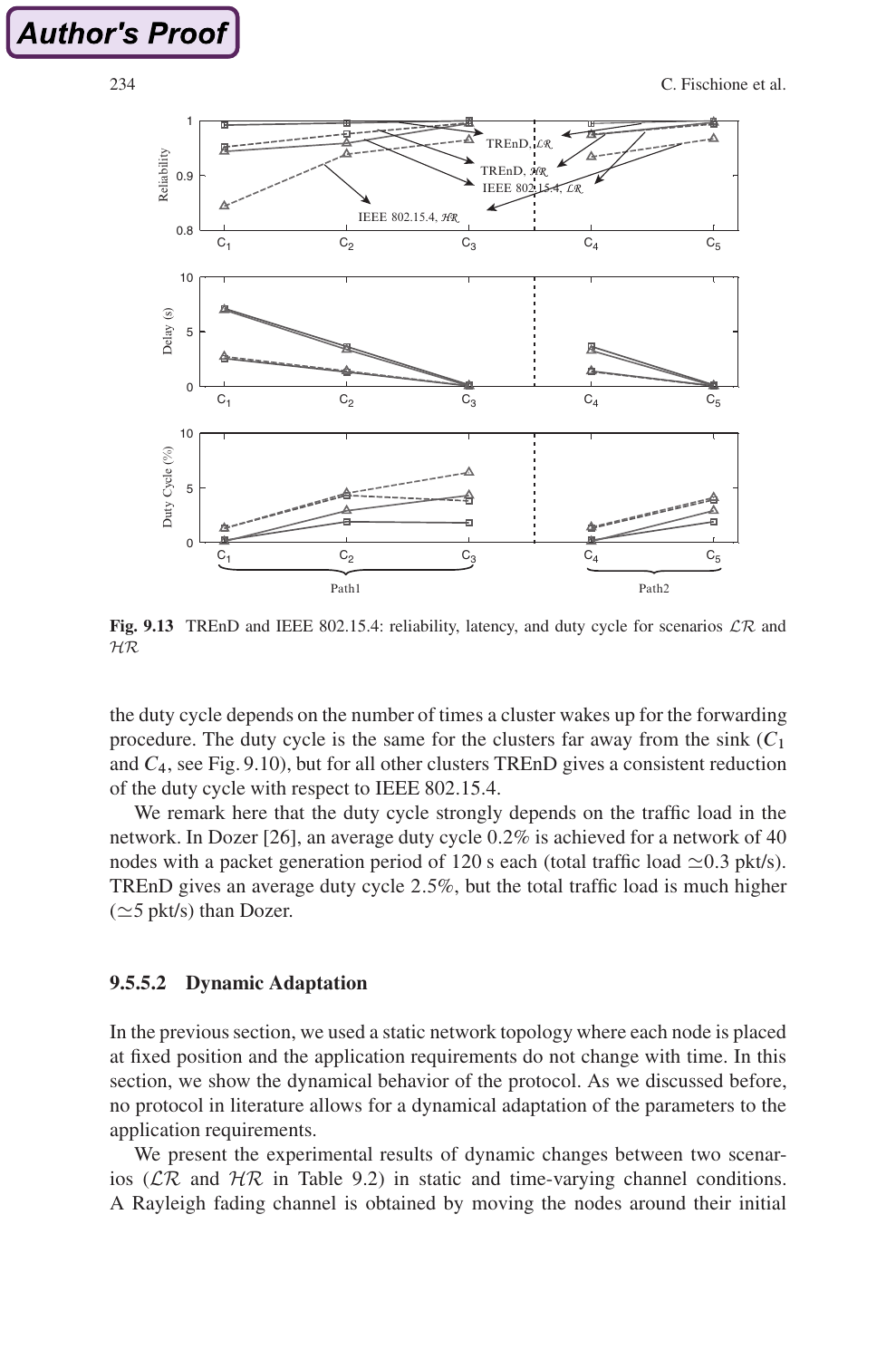position and also by placing metal obstacles in front of the source nodes so that the line-of-sight with the sink is lost. The network starts with scenario  $\mathcal{LR}$  and static channel, then after 20 TDMA-cycles we introduce a Rayleigh fading channel which persists until the TDMA-cycle 60. At TDMA-cycle 40, the application requirements change to scenario  $H\mathcal{R}$ .

Figures 9.14 and 9.15 report the resulting snapshot of the experiment in terms of reliability and latency. The reliability is measured at the sink node as average on each TDMA-cycle, while the latency is measured for each successfully received packet. In Fig. 9.14, we observe that TREnD guarantees the reliability requirement for both static and Rayleigh fading conditions, continuously adapting to the severe fading. The protocol is also robust to the change of scenario at TDMA-cycle 40. In Fig. 9.15, a snapshot of the latency is reported for clusters at different hops to the controller. We observe that the peaks of delay are limited due to the TDMA structure, the average and dynamics of the delay are slightly increasing in the timevarying stage but the latency constraint is fulfilled. Moreover, the protocol adapts well to the change of scenario at TDMA-cycle 40.



Reliability trace given by the experiments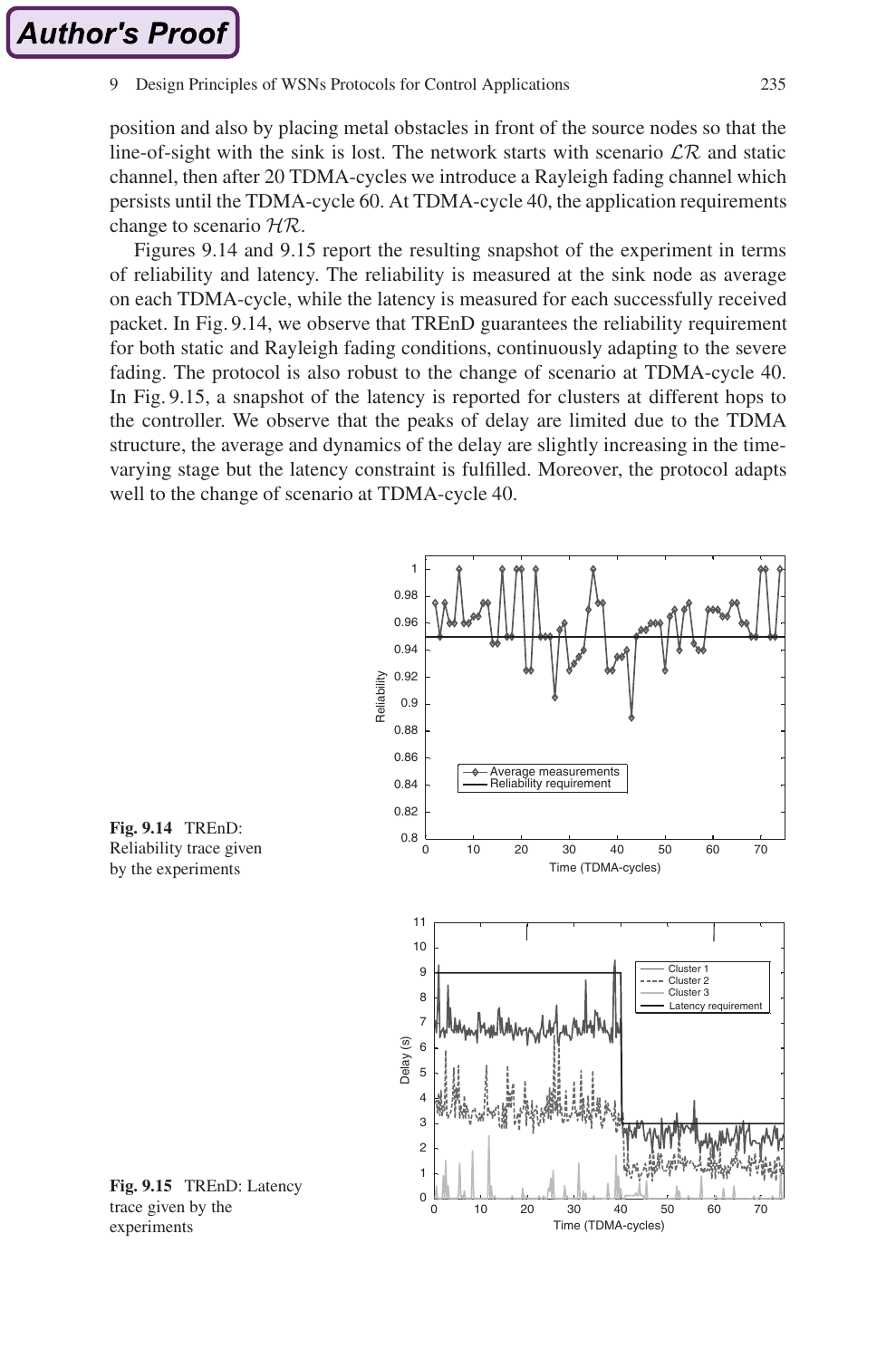

# **9.6 Conclusions**

We proposed a novel approach to the design of protocols for control applications over WSNs. The approach guarantees the respect of control requirements on reliability and latency while minimizing energy consumption. Duty cycle, routing, medium access control, and physical layers were considered all together to maximize the network lifetime by taking into account the tradeoff between energy consumption and application requirements for control applications. The design approach was based on optimization problems to select the protocol parameters by simple algorithms that can run on resource constrained nodes.

The design methodology was illustrated by the proposal of two protocols: Breath and TREnD. The Breath protocol was designed for scenarios, where a plant must be controlled over a multi-hop network. The TREnD protocols were designed for environments where multiple plants have to be controlled by a multi-hop network. For these protocols, we developed the analytical expressions of the total energy consumption of the network, as well as reliability and delay for the packet delivery. These relations allowed us to pose constrained optimization problems to select optimally the number of hops in the multi-hop routing, the wake-up rates of the nodes, and the transmit radio power as a function of the routing, MAC, physical layer, traffic generated by the plants, and hardware platform.

We provided a complete test-bed implementation of the protocols that we designed on the base of the method proposed in this chapter. We built a WSN with TinyOS and Tmote sensors. An experimental campaign was conducted to test the validity of Breath and TREnD in an indoor environment with both AWGN and Rayleigh fading channels. Experimental results showed that the protocols achieve the reliability and delay requirements, while minimizing the energy consumption. They outperformed a standard IEEE 802.15.4 implementation in terms of both energy efficiency and reliability. In addition, the protocols showed good load balancing performance, and is scalable with the number of nodes. Given these good performance, Breath and TREnD are good candidates for many control and industrial applications, since these applications ask for both reliability and delay requirements in the packet delivery.

**Acknowledgements** This work was supported by the EU project FeedNetBack, the Swedish Research Council, the Swedish Strategic Research Foundation, and the Swedish Governmental Agency for Innovation Systems. Some parts of this book chapter have been presented to IEEE Communications Society Conference on Sensor, Mesh and Ad Hoc Communications and Networks (IEEE SECON 08), San Francisco, CA, USA, June 2008, and to IEEE International Conference on Communications 2010 (IEEE ICC 10), Cape Town, South Africa, May 2010.

# **References**

- 1. A. Willig, K. Matheus, and A. Wolisz, "Wireless technology in industrial networks," *Proceedings of the IEEE*, 2005.
- 2. A. Willig, "Recent and emerging topics in wireless industrial communication," *IEEE Transactions on Industrial Informatics*, vol. 4, no. 2, pp. 102–124, 2008.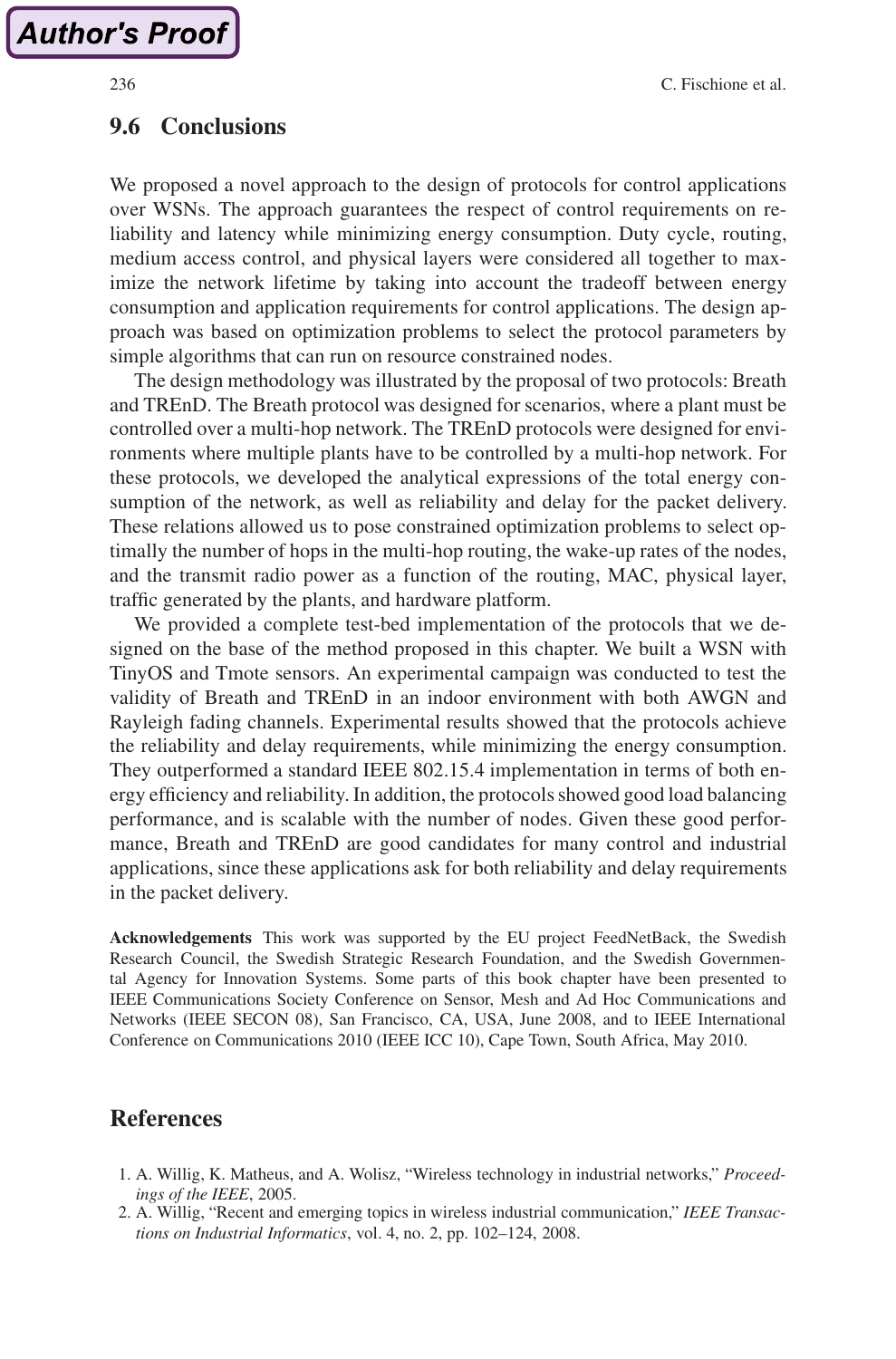# **Author's Proof**

- 9 Design Principles of WSNs Protocols for Control Applications 237
	- 3. V. C. Gungor and G. P. Hancke, "Industrial wireless sensor networks: Challenges, design principles, and technical approaches," *IEEE Transactions on Industrial Electronics*, vol. 56, no. 10, pp. 4258–4265, 2009.
	- 4. *IEEE Std 802.15.4-2996: Wireless Medium Access Control (MAC) and Physical Layer (PHY) Specifications for Low-Rate Wireless Personal Area Networks (WPANs)*, IEEE, 2006. [Online]. Available: http://www.ieee802.org/15
	- 5. *Routing Over Low power and Lossy networks (ROLL)*. [Online]. Available: http://www.ietf. org/dyn/wg/charter/roll-charter.html
	- 6. T. Abdelzaher, T. He, and J. Stankovic, "Feedback control of data aggregation in sensor networks," in *IEEE CDC*, December 2004.
	- 7. J. P. Hespanha, P. Naghshtabrizi, and Y. Xu, "A survey of recent results in networked control systems," *Proceedings of the IEEE*, 2007.
	- 8. W. Zhang, M. S. Braniky, and S. M. Phillips, "Stability of networked control systems," *IEEE Control Systems Magazine*, 2001.
	- 9. A. Bonivento, C. Fischione, L. Necchi, F. Pianegiani, and A. Sangiovanni-Vincentelli, "System Level Design for Clustered Wireless Sensor Networks," *IEEE Transactions on Industrial Informatics*, pp. 202–214, August 2007.
- 10. J. R. Moyne and D. M. Tilbury, "The emergence of industrial control networks for manufacturing control, diagnostics, and safety data," *Proceedings of the IEEE*, 2007.
- 11. L. Schenato, B. Sinopoli, M. Franceschetti, K. Poolla, and S. S. Sastry, "Foundations of control and estimation over lossy networks," *Proceedings of the IEEE*, 2007.
- 12. E. Witrant, P. Park, M. Johansson, C. Fischione, and K. H. Johansson, "Predictive control over wireless multi-hop networks," in *IEEE MSC*, 2007.
- 13. *Wirelesshart*, 2007. [Online]. Available: http://www.hartcomm.org/
- 14. C. Intanagonwiwat, R. Govindan, and D. Estrin, "Directed diffusion: A scalable and robust communication paradigm for sensor networks," in *ACM MobiCOM*, 2000.
- 15. *Tmote Sky Data Sheet*, Moteiv, San Francisco, CA, 2006. [Online]. Available: http://www. moteiv.com/products/docs/tmote-sky-datasheet.pdf
- 16. P. Buonadonna, D. Gay, J. Hellerstein, W. Hong, and S. Madden, "TASK: Sensor network in a box," Intel Research Lab Report, Tech. Rep., 2007.
- 17. R. Steigman, and J. Endresen, "Introduction to WISA and WPS, WISA-wireless interface for sensors and actuators and WPS-wireless proximity switches," *White paper*, 2004. [Online]. Available: http://www.eit.uni-kl.de/litz/WISA.pdf
- 18. *The ZigBee Alliance.* [Online]. Available: http://www.zigbee.org
- 19. Y. Xu, J. Heidemann, and D. Estrin, "Geography-informed energy conservation for ad hoc routing," in *ACM MobiCom*, vol. pp. 70–84, 2001.
- 20. B. Chen, K. Jamieson, H. Balakrishnan, and R. Morris, "Span: An energy-efficient coordination algorithm for topology maintenance in ad hoc wireless networks," in *ACM MobiCom*, 2001.
- 21. M. Buettner, G. Yee, E. Anderson, and R. Han, "X-MAC: A short preamble MAC protocol for duty-cycled wireless sensor networks," in *ACM SenSys*, 2006.
- 22. F. Stann and J. Heidemann, "RMST: Reliable Data Transport in Sensor Networks," in *IEEE SNPA*, 2003.
- 23. S. Kim, R. Fonseca, P. Dutta, A. Tavakoli, D. Culler, P. Levis, S. Shenker, and I. Stoica, "Flush: a reliable bulk transport protocol for multihop wireless networks," in *ACM SenSys*, 2007.
- 24. O. B. Akan and F. Akyildiz, "Event-to-sink reliable transport in wireless sensor networks," *IEEE Transactions on Networking*, vol. 13, no. 5, pp. 1003–1016, 2005.
- 25. G. Werner-Allen, K. Lorincz, J. Johnson, J. Lees, and M. Welsh, "Fidelity and yield in a volcano monitoring sensor network," in *USENIX OSDI*, 2006.
- 26. N. Burri, P. von Rickenbach, and R. Wattenhofer, "Dozer: ultra-low power data gathering in sensor networks," in *IEEE/ACM IPSN*, 2007.
- 27. M. Zorzi and R. R. Rao, "Energy and latency performance of geographic random forwarding for ad hoc and sensor networks," in *IEEE WCNC*, 2003.
- 28. E. Felemban, C. G. Lee, and E. Eylem, "MMSPEED: Multipath multi-speed protocol for QoS guarantee of reliability and timeliness in wireless sensor networks," *IEEE Transactions on Mobile Computing*, vol. 5, no. 6, pp. 738–754, 2006.